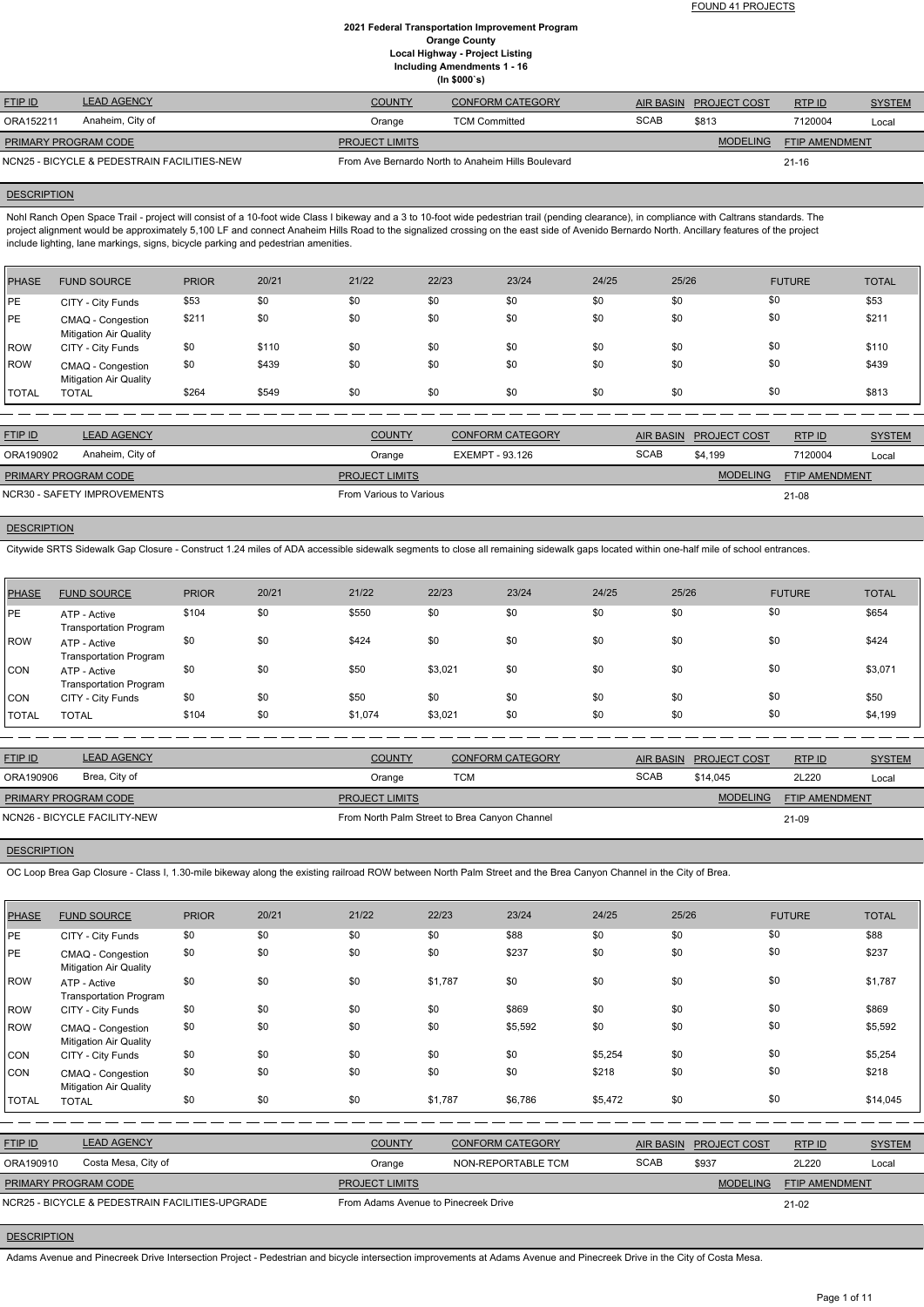| <b>PHASE</b> | <b>FUND SOURCE</b>                                 | <b>PRIOR</b> | 20/21   | 21/22 | 22/23 | 23/24 | 24/25 | 25/26 | <b>FUTURE</b> | <b>TOTAL</b> |
|--------------|----------------------------------------------------|--------------|---------|-------|-------|-------|-------|-------|---------------|--------------|
| <b>PE</b>    | CITY - City Funds                                  | \$14         | \$0     | \$0   | \$0   | \$0   | \$0   | \$0   | \$0           | \$14         |
| PE           | CMAQ - Congestion<br><b>Mitigation Air Quality</b> | \$0          | \$106   | \$0   | \$0   | \$0   | \$0   | \$0   | \$0           | \$106        |
| <b>PE</b>    | LOC-AC - Local<br>Transportation Funds -           | \$106        | $$-106$ | \$0   | \$0   | \$0   | \$0   | \$0   | \$0           | \$0          |
| <b>CON</b>   | CITY - City Funds                                  | \$0          | \$0     | \$302 | \$0   | \$0   | \$0   | \$0   | \$0           | \$302        |
| <b>CON</b>   | CMAQ - Congestion<br><b>Mitigation Air Quality</b> | \$0          | \$0     | \$515 | \$0   | \$0   | \$0   | \$0   | \$0           | \$515        |
| <b>TOTAL</b> | <b>TOTAL</b>                                       | \$120        | \$0     | \$817 | \$0   | \$0   | \$0   | \$0   | \$0           | \$937        |

| <b>FTIP ID</b>       | <b>LEAD AGENCY</b>                | <b>COUNTY</b>         | <b>CONFORM CATEGORY</b> | <b>AIR BASIN</b> | <b>PROJECT COST</b> | RTP ID                | <b>SYSTEM</b> |
|----------------------|-----------------------------------|-----------------------|-------------------------|------------------|---------------------|-----------------------|---------------|
| ORA210602            | Dana Point, City of               | Orange                | тсм                     | <b>SCAB</b>      | \$400               | 7120004               | Local         |
| PRIMARY PROGRAM CODE |                                   | <b>PROJECT LIMITS</b> |                         |                  | <b>MODELING</b>     | <b>FTIP AMENDMENT</b> |               |
|                      | NCN27 - PEDESTRIAN FACILITIES-NEW |                       |                         |                  |                     | 21-06                 |               |

# **DESCRIPTION**

Doheny Village Connectivity Improvement Project (City portion) - Construct 1400 feet of new or enhanced sidewalk on Coast Highway east of Doheny Park Road/PCH Connector. Add lighting and other improvements to enhance the pedestrian experience and safety. In coordination with Caltrans SHOPP project 0S750.

City of Garden Grove, Bicycle Corridor Improvements - New bike lanes through road rebalancing on West Street and Gilbert Street, striping buffers to existing bike lanes on Brookhurst Street, Chapman Avenue, and Lampson Avenue, striping bike lane network gaps on Brookhurst Street, improving and creating bicycle routes on Lampson Avenue, Gilbert Avenue, Imperial Avenue, Shapel Street and Deadora Drive.

| PHASE        | <b>FUND SOURCE</b> | <b>PRIOR</b> | 20/21 | 21/22 | 22/23 | 23/24 | 24/25 | 25/26 | <b>FUTURE</b> | <b>TOTAL</b> |
|--------------|--------------------|--------------|-------|-------|-------|-------|-------|-------|---------------|--------------|
| <b>IPE</b>   | CITY - City Funds  |              |       | \$Ο   | \$400 | \$0   | \$0   | \$0   |               | \$400        |
| <b>TOTAL</b> | <b>TOTAL</b>       |              |       | \$Ο   | \$400 | \$0   | \$0   | \$0   | $\sqrt{2}$    | \$400        |

| <b>FTIP ID</b>                                  | <b>LEAD AGENCY</b>    | <b>COUNTY</b>                       | <b>CONFORM CATEGORY</b> |             | AIR BASIN PROJECT COST | RTP ID                | <b>SYSTEM</b> |
|-------------------------------------------------|-----------------------|-------------------------------------|-------------------------|-------------|------------------------|-----------------------|---------------|
| ORA170202                                       | Garden Grove, City of | Orange                              | TCM                     | <b>SCAB</b> | \$1.247                | 2L220                 | Local         |
| <b>PRIMARY PROGRAM CODE</b>                     |                       | <b>PROJECT LIMITS</b>               |                         |             | <b>MODELING</b>        | <b>FTIP AMENDMENT</b> |               |
| NCR25 - BICYCLE & PEDESTRAIN FACILITIES-UPGRADE |                       | From Katella Avenue to Trask Avenue |                         |             |                        | $21 - 00$             |               |

## **DESCRIPTION**

| <b>PHASE</b> | <b>FUND SOURCE</b>                                 | <b>PRIOR</b> | 20/21 | 21/22 | 22/23   | 23/24 | 24/25 | 25/26 | <b>FUTURE</b> | <b>TOTAL</b> |
|--------------|----------------------------------------------------|--------------|-------|-------|---------|-------|-------|-------|---------------|--------------|
| PE           | CITY - City Funds                                  | \$11         | \$0   | \$0   | \$0     | \$0   | \$0   | \$0   | \$0           | \$11         |
| PE           | CMAQ - Congestion<br><b>Mitigation Air Quality</b> | \$77         | \$0   | \$0   | \$0     | \$0   | \$0   | \$0   | \$0           | \$77         |
| <b>CON</b>   | CITY - City Funds                                  | \$0          | \$0   | \$0   | \$141   | \$0   | \$0   | \$0   | \$0           | \$141        |
| <b>CON</b>   | CMAQ - Congestion<br><b>Mitigation Air Quality</b> | \$0          | \$0   | \$0   | \$1,018 | \$0   | \$0   | \$0   | \$0           | \$1,018      |
| <b>TOTAL</b> | <b>TOTAL</b>                                       | \$88         | \$0   | \$0   | \$1,159 | \$0   | \$0   | \$0   | \$0           | \$1,247      |

| <b>FTIP ID</b>              | <b>LEAD AGENCY</b>               | <b>COUNTY</b>         | <b>CONFORM CATEGORY</b> | <b>AIR BASIN</b> | <b>PROJECT COST</b> | RTPID                 | <b>SYSTEM</b> |
|-----------------------------|----------------------------------|-----------------------|-------------------------|------------------|---------------------|-----------------------|---------------|
| ORA131708                   | Huntington Beach, City of        | Orange                | NON-REPORTABLE TCM      | <b>SCAB</b>      | \$853               | 2L220                 | Local         |
| <b>PRIMARY PROGRAM CODE</b> |                                  | <b>PROJECT LIMITS</b> |                         |                  | <b>MODELING</b>     | <b>FTIP AMENDMENT</b> |               |
|                             | NCR26 - BICYCLE FACILITY-UPGRADE | From Beach to Main    |                         |                  |                     | $21 - 11$             |               |

**DESCRIPTION** 

Utica Avenue Bicycle Boulevard - ADA accessibility, bicycle improvements, and signage. (Utilize toll credit match)

| <b>PHASE</b>   | <b>FUND SOURCE</b>                                 | <b>PRIOR</b> | 20/21 | 21/22                                          | 22/23 | 23/24                   | 24/25       | 25/26            |                 | <b>FUTURE</b>  | <b>TOTAL</b>  |
|----------------|----------------------------------------------------|--------------|-------|------------------------------------------------|-------|-------------------------|-------------|------------------|-----------------|----------------|---------------|
| CON            | <b>AGENCY - Agency</b>                             | \$0          | \$171 | \$0                                            | \$0   | \$0                     | \$0         | \$0              | \$0             |                | \$171         |
| <b>ICON</b>    | CMAQ - Congestion<br><b>Mitigation Air Quality</b> | \$0          | \$0   | \$682                                          | \$0   | \$0                     | \$0         | \$0              | \$0             |                | \$682         |
| <b>ICON</b>    | LOC-AC - Local<br>Transportation Funds -           | \$0          | \$682 | $$-682$                                        | \$0   | \$0                     | \$0         | \$0              | \$0             |                | \$0           |
| <b>TOTAL</b>   | <b>TOTAL</b>                                       | \$0          | \$853 | \$0                                            | \$0   | \$0                     | \$0         | \$0              | \$0             |                | \$853         |
|                |                                                    |              |       |                                                |       |                         |             |                  |                 |                |               |
| <b>FTIP ID</b> | <b>LEAD AGENCY</b>                                 |              |       | <b>COUNTY</b>                                  |       | <b>CONFORM CATEGORY</b> |             | <b>AIR BASIN</b> | PROJECT COST    | RTP ID         | <b>SYSTEM</b> |
| ORA170801      | Irvine, City of                                    |              |       | Orange                                         |       | NON-REPORTABLE TCM      | <b>SCAB</b> |                  | \$18,700        | 2L220          | Local         |
|                | PRIMARY PROGRAM CODE                               |              |       | <b>PROJECT LIMITS</b>                          |       |                         |             |                  | <b>MODELING</b> | FTIP AMENDMENT |               |
|                | NCN25 - BICYCLE & PEDESTRAIN FACILITIES-NEW        |              |       | From Jeffrey Open Space Trail to Walnut Avenue |       |                         |             |                  |                 | $21 - 13$      |               |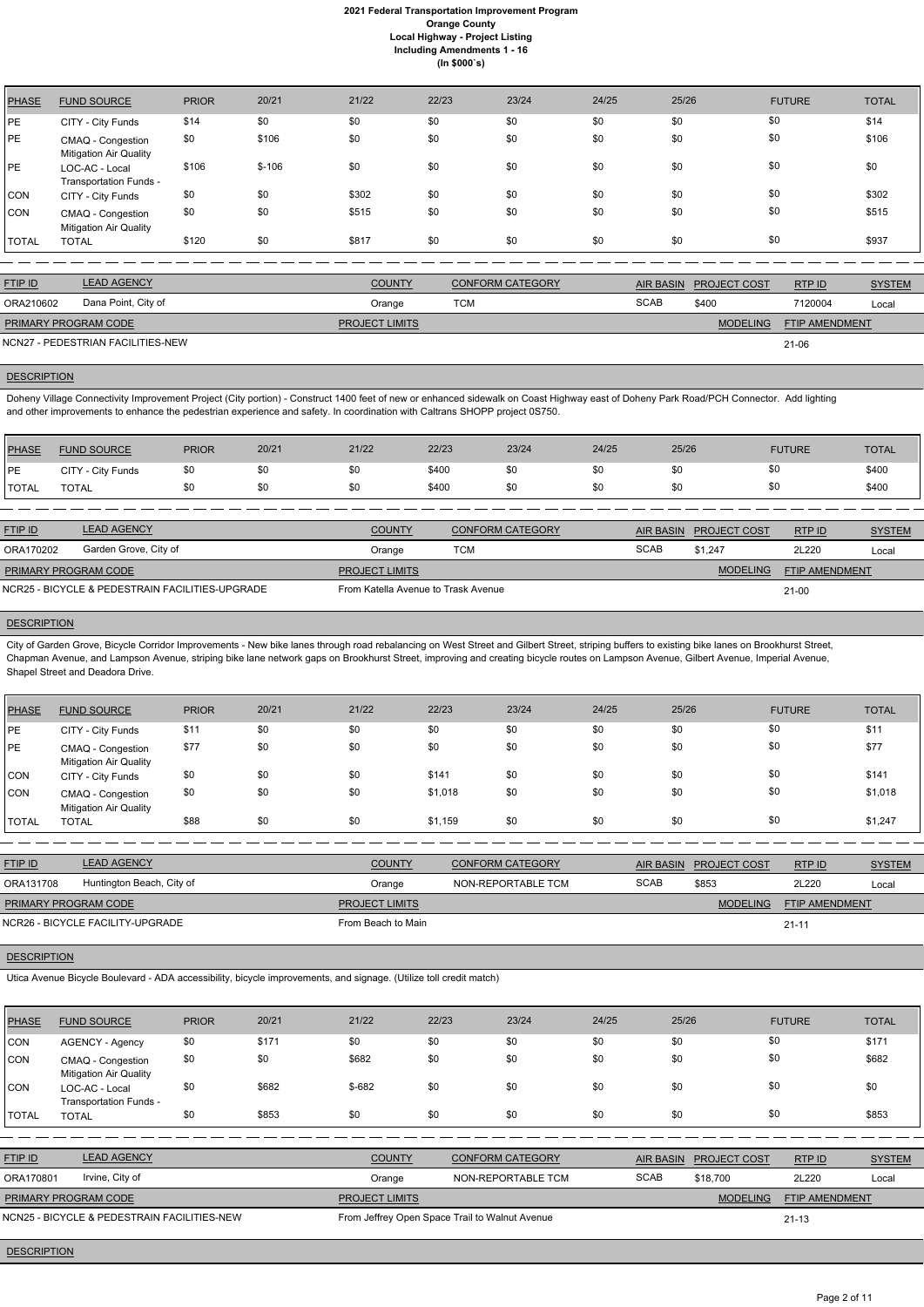Jeffrey Open Space Trail and I-5 Freeway Bicycle and Pedestrian Bridge Project - New Class I bicycle and pedestrian overcrossing with a direct connection across the I-5 freeway between the existing and proposed Jeffrey Open Space Trail segments

| <b>PHASE</b> | <b>FUND SOURCE</b>                                 | <b>PRIOR</b> | 20/21 | 21/22 | 22/23    | 23/24   | 24/25 | 25/26 | <b>FUTURE</b> | <b>TOTAL</b> |
|--------------|----------------------------------------------------|--------------|-------|-------|----------|---------|-------|-------|---------------|--------------|
| <b>PE</b>    | CITY - City Funds                                  | \$144        | \$0   | \$0   | \$0      | \$0     | \$0   | \$0   | \$0           | \$144        |
| PE           | CMAQ - Congestion<br><b>Mitigation Air Quality</b> | \$1,056      | \$0   | \$0   | \$0      | \$0     | \$0   | \$0   | \$0           | \$1,056      |
| <b>CON</b>   | CITY - City Funds                                  | \$0          | \$0   | \$0   | \$0      | \$3,500 | \$0   | \$0   | \$0           | \$3,500      |
| <b>CON</b>   | CMAQ - Congestion<br><b>Mitigation Air Quality</b> | \$0          | \$0   | \$0   | \$0      | \$4,000 | \$0   | \$0   | \$0           | \$4,000      |
| <b>CON</b>   | STAL-S - State<br>Legislature - State              | \$0          | \$0   | \$0   | \$10,000 | \$0     | \$0   | \$0   | \$0           | \$10,000     |
| <b>TOTAL</b> | <b>TOTAL</b>                                       | \$1,200      | \$0   | \$0   | \$10,000 | \$7,500 | \$0   | \$0   | \$0           | \$18,700     |

| <b>COUNTY</b>                                                                                          | <b>CONFORM CATEGORY</b> | <b>AIR BASIN</b> |                 | RTP ID              | <b>SYSTEM</b>                    |
|--------------------------------------------------------------------------------------------------------|-------------------------|------------------|-----------------|---------------------|----------------------------------|
| Orange                                                                                                 | TCM                     | <b>SCAB</b>      | \$2.436         | 7020004             | Local                            |
| <b>PROJECT LIMITS</b>                                                                                  |                         |                  | <b>MODELING</b> |                     |                                  |
| From N/A to N/A                                                                                        |                         |                  |                 |                     |                                  |
| <b>LEAD AGENCY</b><br>La Habra, City of<br><b>PRIMARY PROGRAM CODE</b><br>NCN26 - BICYCLE FACILITY-NEW |                         |                  |                 | <b>PROJECT COST</b> | <b>FTIP AMENDMENT</b><br>$21-00$ |

# **DESCRIPTION**

La Habra Union Pacific Railroad Bikeway - Project split from ORA113011. 1.04 miles ROW from Cypress Street to Palm Street.

| <b>PHASE</b> | <b>FUND SOURCE</b>                                 | <b>PRIOR</b> | 20/21 | 21/22 | 22/23 | 23/24   | 24/25 | 25/26 | <b>FUTURE</b> | <b>TOTAL</b> |
|--------------|----------------------------------------------------|--------------|-------|-------|-------|---------|-------|-------|---------------|--------------|
| <b>IROW</b>  | CITY - City Funds                                  | \$0          | \$0   | \$0   | \$0   | \$487   | \$0   | \$0   | \$0           | \$487        |
| ROW          | CMAQ - Congestion<br><b>Mitigation Air Quality</b> | \$0          | \$0   | \$0   | \$0   | \$1,949 | \$0   | \$0   | \$0           | \$1,949      |
| <b>TOTAL</b> | <b>TOTAL</b>                                       | \$0          | \$0   | \$0   | \$0   | \$2,436 | \$0   | \$0   | \$0           | \$2,436      |

| <b>FTIP ID</b>              | <b>LEAD AGENCY</b>                                | <b>COUNTY</b>               | <b>CONFORM CATEGORY</b> | AIR BASIN   | <b>PROJECT COST</b> | RTPID                 | <b>SYSTEM</b> |
|-----------------------------|---------------------------------------------------|-----------------------------|-------------------------|-------------|---------------------|-----------------------|---------------|
| ORA000173                   | Mission Viejo, City of                            | Orange                      | NON-EXEMPT              | <b>SCAB</b> | \$11.674            | ORA000173             | Local         |
| <b>PRIMARY PROGRAM CODE</b> |                                                   | <b>PROJECT LIMITS</b>       |                         |             | <b>MODELING</b>     | <b>FTIP AMENDMENT</b> |               |
|                             | CAR63 - HWY/RD IMP-LANE ADD w/ NO HOV LANE(S):NRS | From Muirlands to Chrisanta |                         |             | <b>YES</b>          | $21 - 16$             |               |

## **DESCRIPTION**

LA PAZ RD (MUIRLANDS/I-5 TO CHRISANTA DR) WIDENING FROM 4 TO 6 LANES BRIDGE # 55C0215

| PHASE        | <b>FUND SOURCE</b>                          | <b>PRIOR</b> | 20/21   | 21/22   | 22/23     | 23/24 | 24/25 | 25/26 | <b>FUTURE</b> | <b>TOTAL</b> |
|--------------|---------------------------------------------|--------------|---------|---------|-----------|-------|-------|-------|---------------|--------------|
| PE           | CITY - City Funds                           | \$245        | \$0     | \$0     | \$0       | \$0   | \$0   | \$0   | \$0           | \$245        |
| PE           | HBRR-L - Bridge- Local                      | \$980        | \$0     | \$0     | \$0       | \$0   | \$0   | \$0   | \$0           | \$980        |
| PE           | ORA-GMA - Orange<br><b>County Measure</b>   | \$200        | \$0     | \$0     | \$0       | \$0   | \$0   | \$0   | \$0           | \$200        |
| ROW          | CITY - City Funds                           | \$72         | \$0     | \$0     | \$0       | \$0   | \$0   | \$0   | \$0           | \$72         |
| <b>ROW</b>   | HBRR-L - Bridge- Local                      | \$560        | \$0     | \$0     | \$0       | \$0   | \$0   | \$0   | \$0           | \$560        |
| ROW          | ORAM2RC - Orange Co.<br>Measure M2-Regional | \$193        | \$0     | \$0     | \$0       | \$0   | \$0   | \$0   | \$0           | \$193        |
| <b>CON</b>   | CITY - City Funds                           | \$0          | \$0     | \$702   | \$0       | \$0   | \$0   | \$0   | \$0           | \$702        |
| <b>CON</b>   | HBRR-L - Bridge- Local                      | \$0          | \$0     | \$0     | \$5,421   | \$0   | \$0   | \$0   | \$0           | \$5,421      |
| <b>CON</b>   | LOC-AC - Local<br>Transportation Funds -    | \$0          | \$0     | \$5,421 | $$-5,421$ | \$0   | \$0   | \$0   | \$0           | \$0          |
| <b>CON</b>   | ORAM2RC - Orange Co.<br>Measure M2-Regional | \$0          | \$3,301 | \$0     | \$0       | \$0   | \$0   | \$0   | \$0           | \$3,301      |
| <b>TOTAL</b> | <b>TOTAL</b>                                | \$2,250      | \$3,301 | \$6,123 | \$0       | \$0   | \$0   | \$0   | \$0           | \$11,674     |

| <b>FTIP ID</b>               | <b>LEAD AGENCY</b>     | <b>COUNTY</b>                         | <b>CONFORM CATEGORY</b> | AIR BASIN   | <b>PROJECT COST</b> | RTP ID                | <b>SYSTEM</b> |
|------------------------------|------------------------|---------------------------------------|-------------------------|-------------|---------------------|-----------------------|---------------|
| ORA190911                    | Mission Viejo, City of | Orange                                | NON-REPORTABLE TCM      | <b>SCAB</b> | \$250               | 2L220                 | Local         |
| <b>PRIMARY PROGRAM CODE</b>  |                        | <b>PROJECT LIMITS</b>                 |                         |             | <b>MODELING</b>     | <b>FTIP AMENDMENT</b> |               |
| NCN26 - BICYCLE FACILITY-NEW |                        | From Jeronimo Road to Chrisanta Drive |                         | $21 - 00$   |                     |                       |               |

# **DESCRIPTION**

District 5 Regional Bikeways - Mission Viejo North-South Corridor and Jeronimo Road/Chrisanta Trail - Class I and II segments for the Mission Viejo N/S Corridor Trail and Jeronimo Road/Chrisanta Trail. The project consists of identifying the most appropriate design parameters. Env only.

| <b>PHASE</b> | <b>FUND SOURCE</b>                                 | <b>PRIOR</b> | 20/21 | 21/22   | 22/23 | 23/24 | 24/25 | 25/26 | <b>FUTURE</b> | <b>TOTAL</b> |
|--------------|----------------------------------------------------|--------------|-------|---------|-------|-------|-------|-------|---------------|--------------|
| <b>IPE</b>   | CITY - City Funds                                  | \$30         | \$0   | \$0     | \$0   | \$0   | \$0   | \$0   | \$0           | \$30         |
| PE           | CMAQ - Congestion<br><b>Mitigation Air Quality</b> | \$0          | \$0   | \$220   | \$0   | \$0   | \$0   | \$0   | \$0           | \$220        |
| PE           | LOC-AC - Local<br>Transportation Funds -           | \$220        | \$0   | $$-220$ | \$0   | \$0   | \$0   | \$0   | \$0           | \$0          |
| <b>TOTAL</b> | <b>TOTAL</b>                                       | \$250        | \$0   | \$0     | \$0   | \$0   | \$0   | \$0   | \$0           | \$250        |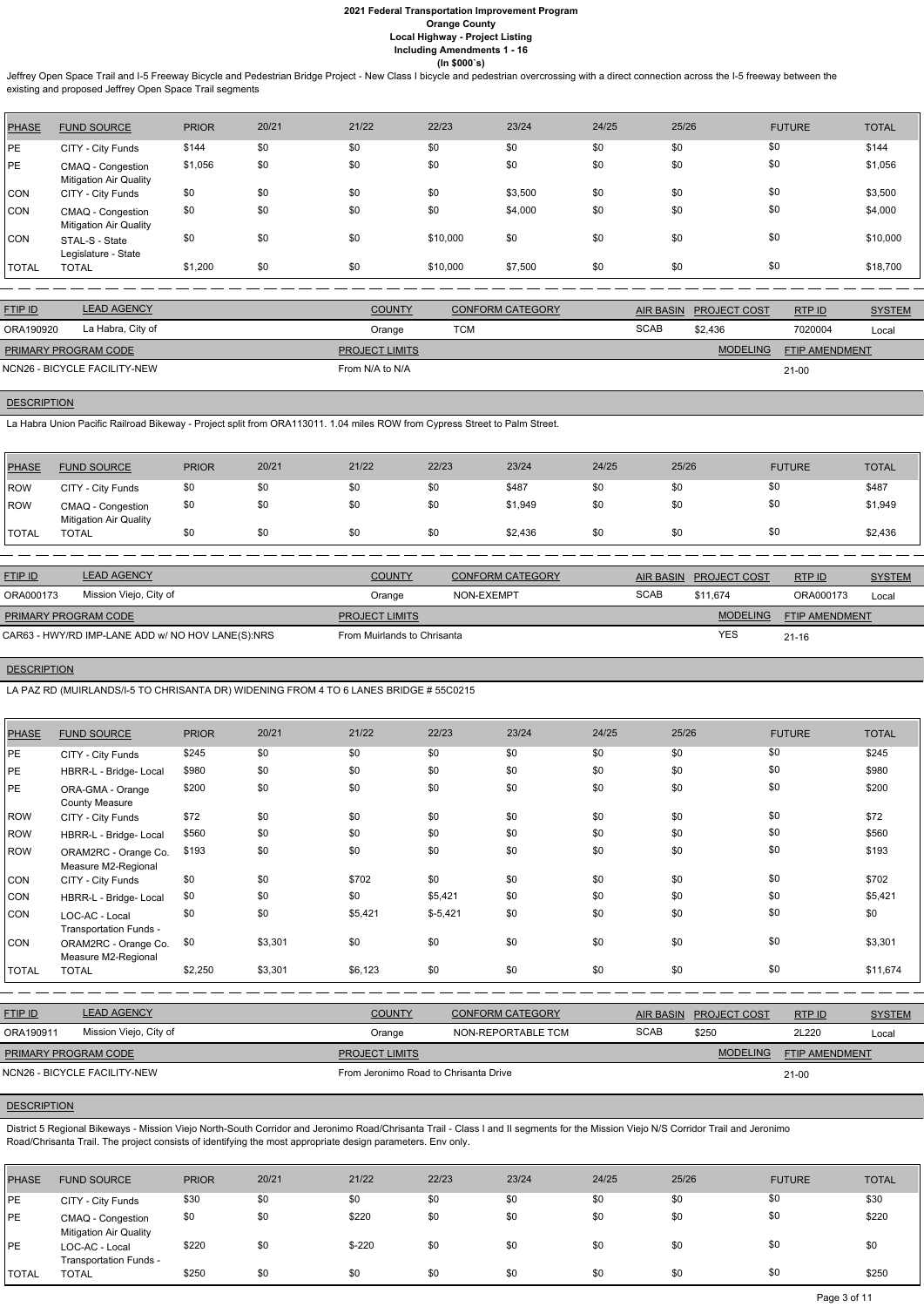| <b>FTIP ID</b>                              | <b>LEAD AGENCY</b>     | <b>COUNTY</b>                               | <b>CONFORM CATEGORY</b> | AIR BASIN   | <b>PROJECT COST</b> | RTPID                 | <b>SYSTEM</b> |
|---------------------------------------------|------------------------|---------------------------------------------|-------------------------|-------------|---------------------|-----------------------|---------------|
| ORA172203                                   | Newport Beach, City of | Orange                                      | EXEMPT - 93.126         | <b>SCAB</b> | \$2.937             | <b>REG0701</b>        | Local         |
| <b>PRIMARY PROGRAM CODE</b>                 |                        | <b>PROJECT LIMITS</b>                       |                         |             | <b>MODELING</b>     | <b>FTIP AMENDMENT</b> |               |
| NCN25 - BICYCLE & PEDESTRAIN FACILITIES-NEW |                        | From West Coast Highway to Balboa Boulevard |                         |             | $21 - 12$           |                       |               |

## **DESCRIPTION**

The City of Newport Beach proposes to construct a new bicycle and pedestrian bridge overcrossing Superior Avenue at the intersection of West Coast Highway and Superior Avenue/Balboa Boulevard. Proposed improvements will also include a bicycle and pedestrian walkway and staircase leading to the bridge, grading, retaining walls, signage and striping, traffic signal modifications, and bicycle node amenities.

| PHASE         | <b>FUND SOURCE</b>                                 | <b>PRIOR</b> | 20/21 | 21/22   | 22/23 | 23/24 | 24/25 | 25/26 | <b>FUTURE</b> | <b>TOTAL</b> |
|---------------|----------------------------------------------------|--------------|-------|---------|-------|-------|-------|-------|---------------|--------------|
| <b>CON</b>    | CITY - City Funds                                  | \$0          | \$0   | \$587   | \$0   | \$0   | \$0   | \$0   | \$0           | \$587        |
| <b>CON</b>    | CMAQ - Congestion<br><b>Mitigation Air Quality</b> | \$0          | \$0   | \$2,350 | \$0   | \$0   | \$0   | \$0   | \$0           | \$2,350      |
| <b>ITOTAL</b> | <b>TOTAL</b>                                       | \$0          | \$0   | \$2,937 | \$0   | \$0   | \$0   | \$0   | \$0           | \$2,937      |

| <b>FTIP ID</b>              | <b>LEAD AGENCY</b> | <b>COUNTY</b>                                 | <b>CONFORM CATEGORY</b> |             | AIR BASIN PROJECT COST | RTPID                 | <b>SYSTEM</b> |
|-----------------------------|--------------------|-----------------------------------------------|-------------------------|-------------|------------------------|-----------------------|---------------|
| ORA151508                   | Orange County      | Orange                                        | EXEMPT - 93.126         | <b>SCAB</b> | \$5,294                | 2L220                 | Local         |
| <b>PRIMARY PROGRAM CODE</b> |                    | <b>PROJECT LIMITS</b>                         |                         |             | <b>MODELING</b>        | <b>FTIP AMENDMENT</b> |               |
| PLN40 - PLANNING            |                    | From La Mirada Boulevard to East Coyote Creek |                         |             |                        | $21 - 01$             |               |

#### **DESCRIPTION**

The Coyote Creek Class I Bikeway Segments O, P, Q - From La Mirada Boulevard and continuing south to the confluence of North and East Coyote Creek Flood Channel. PA&ED and PS&E ONLY.

| 'TOTAL | <b>Transportation Program</b><br>TOTAL | \$3,230      | \$0   | \$2,064 | \$0   | \$0   | \$0   | \$0   | \$0           | \$5,294      |
|--------|----------------------------------------|--------------|-------|---------|-------|-------|-------|-------|---------------|--------------|
| PE     | ATP - Active                           | \$871        | \$0   | \$1,415 | \$0   | \$0   | \$0   | \$0   | \$0           | \$2,286      |
| PE     | <b>AGENCY - Agency</b>                 | \$2,359      | \$0   | \$649   | \$0   | \$0   | \$0   | \$0   | \$0           | \$3,008      |
| PHASE  | <b>FUND SOURCE</b>                     | <b>PRIOR</b> | 20/21 | 21/22   | 22/23 | 23/24 | 24/25 | 25/26 | <b>FUTURE</b> | <b>TOTAL</b> |

Peters Canyon Bikeway Extension - Combined Class I and buffered Class II facility along Jamboree Rd. from Canyon View Ave. to Pioneer Road, and along Pioneer Road from Jamboree Road to Pioneer Way. (Approximately 2.75 miles)

| <b>FTIP ID</b>              | <b>LEAD AGENCY</b>               | <b>COUNTY</b>                        | <b>CONFORM CATEGORY</b>           | AIR BASIN PROJECT COST | RTP ID                | <b>SYSTEM</b> |
|-----------------------------|----------------------------------|--------------------------------------|-----------------------------------|------------------------|-----------------------|---------------|
| ORA152209                   | Orange County                    | Orange                               | NON-REPORTABLE TCM COMMITTED SCAB | \$7.728                | 2L220                 | Local         |
| <b>PRIMARY PROGRAM CODE</b> |                                  | <b>PROJECT LIMITS</b>                |                                   | <b>MODELING</b>        | <b>FTIP AMENDMENT</b> |               |
|                             | NCR26 - BICYCLE FACILITY-UPGRADE | From Imperial Hwy to Bastanchury Rd. |                                   |                        | $21 - 01$             |               |

## **DESCRIPTION**

OC Loop Carbon Creek Channel (Segment D) Bikeway Gap Closure - Class I Bikeway along Carbon Creek Flood Channel within City of Placentia and along Orange County Flood Control District spanning a half mile from Imperial Hwy to Bastanchury Road.

| <b>PHASE</b>   | <b>FUND SOURCE</b>                                 | <b>PRIOR</b> | 20/21 | 21/22                               | 22/23      | 23/24                   | 24/25       | 25/26                                   | <b>FUTURE</b>         | <b>TOTAL</b>  |
|----------------|----------------------------------------------------|--------------|-------|-------------------------------------|------------|-------------------------|-------------|-----------------------------------------|-----------------------|---------------|
| PE             | ATP - Active<br><b>Transportation Program</b>      | \$266        | \$0   | \$0                                 | \$0        | \$0                     | \$0         | \$0                                     | \$0                   | \$266         |
| PE             | CITY - City Funds                                  | \$176        | \$0   | \$0                                 | \$0        | \$0                     | \$0         | \$0                                     | \$0                   | \$176         |
| PE             | CMAQ - Congestion<br><b>Mitigation Air Quality</b> | \$1,038      | \$0   | \$0                                 | \$0        | \$0                     | \$0         | \$0                                     | \$0                   | \$1,038       |
| ROW            | CITY - City Funds                                  | \$68         | \$0   | \$0                                 | \$0        | \$0                     | \$0         | \$0                                     | \$0                   | \$68          |
| <b>ROW</b>     | CMAQ - Congestion<br>Mitigation Air Quality        | \$495        | \$0   | \$0                                 | \$0        | \$0                     | \$0         | \$0                                     | \$0                   | \$495         |
| <b>CON</b>     | CITY - City Funds                                  | \$0          | \$0   | \$0                                 | \$1,685    | \$0                     | \$0         | \$0                                     | \$0                   | \$1,685       |
| <b>CON</b>     | CMAQ - Congestion<br><b>Mitigation Air Quality</b> | \$0          | \$0   | \$0                                 | \$4,000    | \$0                     | \$0         | \$0                                     | \$0                   | \$4,000       |
| <b>TOTAL</b>   | <b>TOTAL</b>                                       | \$2,043      | \$0   | \$0                                 | \$5,685    | \$0                     | \$0         | \$0                                     | \$0                   | \$7,728       |
|                |                                                    |              |       |                                     |            |                         |             |                                         |                       |               |
| <b>FTIP ID</b> | <b>LEAD AGENCY</b>                                 |              |       | <b>COUNTY</b>                       |            | <b>CONFORM CATEGORY</b> |             | <b>AIR BASIN</b><br><b>PROJECT COST</b> | RTP ID                | <b>SYSTEM</b> |
| ORA170204      | Orange County                                      |              |       | Orange                              | <b>TCM</b> |                         | <b>SCAB</b> | \$1,004                                 | 2L220                 | Local         |
|                | PRIMARY PROGRAM CODE                               |              |       | <b>PROJECT LIMITS</b>               |            |                         |             | <b>MODELING</b>                         | <b>FTIP AMENDMENT</b> |               |
|                | NCR25 - BICYCLE & PEDESTRAIN FACILITIES-UPGRADE    |              |       | From Canyon View to Portola Parkway |            |                         |             |                                         | $21 - 11$             |               |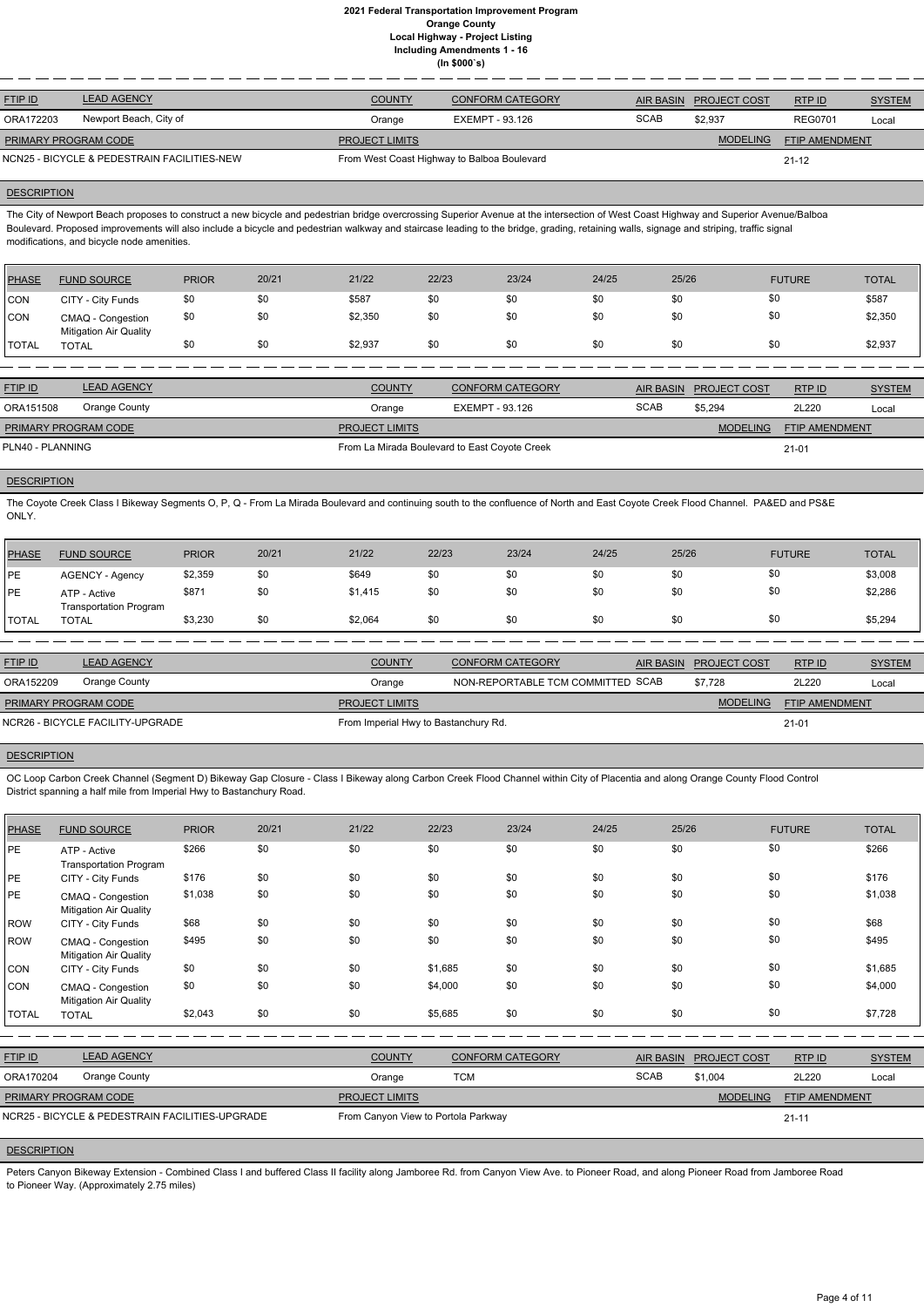**(In \$000`s)** PHASE FUND SOURCE PRIOR 20/21 21/22 22/23 23/24 24/25 25/26 FUTURE TOTAL PE CITY - City Funds \$0 \$120 \$0 \$0 \$0 \$0 \$0 \$0 \$0 \$0 \$0 \$0 \$120 PE CMAQ - Congestion Mitigation Air Quality \$0 \$884 \$0 \$0 \$0 \$0 \$0 \$0 \$0 \$0 \$0 \$0 \$884 TOTAL TOTAL \$0 \$1,004 \$0 \$0 \$0 \$0 \$0 \$0 \$1,004

| <b>FTIP ID</b>              | <b>LEAD AGENCY</b>           | <b>COUNTY</b>         | <b>CONFORM CATEGORY</b>                           |      | AIR BASIN PROJECT COST | RTP ID                | <b>SYSTEM</b> |
|-----------------------------|------------------------------|-----------------------|---------------------------------------------------|------|------------------------|-----------------------|---------------|
| ORA190908                   | Orange County                | Orange                | NON-REPORTABLE TCM                                | SCAB | \$2.133                | 2L220                 | Local         |
| <b>PRIMARY PROGRAM CODE</b> |                              | <b>PROJECT LIMITS</b> |                                                   |      | <b>MODELING</b>        | <b>FTIP AMENDMENT</b> |               |
|                             | NCN26 - BICYCLE FACILITY-NEW |                       | From West Monta Vista Avenue to West First Street |      |                        | 21-04                 |               |

## **DESCRIPTION**

Santa Ana Gardens Channel Bikeway Extension Project - Class I, 0.75-mile bikeway along the Santa Ana Gardens Channel from West Monta Vista Avenue to West First Street in the City of Santa Ana.

| PHASE        | <b>FUND SOURCE</b>                                 | <b>PRIOR</b> | 20/21   | 21/22     | 22/23 | 23/24 | 24/25 | 25/26 | <b>FUTURE</b> | <b>TOTAL</b> |
|--------------|----------------------------------------------------|--------------|---------|-----------|-------|-------|-------|-------|---------------|--------------|
| CON          | CITY - City Funds                                  | \$0          | \$824   | \$0       | \$0   | \$0   | \$0   | \$0   | \$0           | \$824        |
| <b>CON</b>   | CMAQ - Congestion<br><b>Mitigation Air Quality</b> | \$0          | \$0     | \$1,309   | \$0   | \$0   | \$0   | \$0   | \$0           | \$1,309      |
| <b>CON</b>   | LOC-AC - Local<br>Transportation Funds -           | \$0          | \$1,309 | $$-1,309$ | \$0   | \$0   | \$0   | \$0   | \$0           | \$0          |
| <b>TOTAL</b> | <b>TOTAL</b>                                       | \$0          | \$2,133 | \$0       | \$0   | \$0   | \$0   | \$0   | \$0           | \$2,133      |

Santiago Creek Multipurpose Extension Project - Class I, 1.50-mile bicycle lane/multipurpose trail will connect the existing bicycle trail west of Cannon Street and terminate at the Santiago Oaks Regional Park. Environmental only.

| <b>FTIP ID</b>              | <b>LEAD AGENCY</b>                              | <b>COUNTY</b>                  | <b>CONFORM CATEGORY</b> | AIR BASIN   | <b>PROJECT COST</b> | RTP ID                | <b>SYSTEM</b> |
|-----------------------------|-------------------------------------------------|--------------------------------|-------------------------|-------------|---------------------|-----------------------|---------------|
| ORA130303                   | Orange County Transportation Authority (OCTA)   | Orange                         | EXEMPT - 93.126         | <b>SCAB</b> | \$92,000            | 2121001               | Local         |
| <b>PRIMARY PROGRAM CODE</b> |                                                 | <b>PROJECT LIMITS</b>          |                         |             | <b>MODELING</b>     | <b>FTIP AMENDMENT</b> |               |
| CAPACITY                    | NCN31 - GRADE SEPARATION: RAIL/HWY CROSSING-NON | From Howell Ave to Katella Ave |                         |             |                     | 21-03                 |               |
|                             |                                                 |                                |                         |             |                     |                       |               |

#### **DESCRIPTION**

State College Grade Separation (LOSSAN) - Construct an undercrossing under the SCRRA tracks on State College Blvd in the City of Anaheim between Howell Ave and Katella Ave. (not capacity enhancing)

Atwood Multipurpose Trail - Class I, 0.60-mile multi-purpose trail running south of Orangethorpe Ave. between Jefferson St. and Lakeview Ave. The project will include full ADA accessibility, landscaping enhancements, and amenity installations. Env. only.

| PHASE        | <b>FUND SOURCE</b>                                 | <b>PRIOR</b> | 20/21 | 21/22 | 22/23 | 23/24    | 24/25 | 25/26 | <b>FUTURE</b> | <b>TOTAL</b> |
|--------------|----------------------------------------------------|--------------|-------|-------|-------|----------|-------|-------|---------------|--------------|
| PE           | AGENCY - Agency                                    | \$0          | \$0   | \$0   | \$0   | \$11.200 | \$0   | \$0   | \$0           | \$11,200     |
| PE           | CMAQ - Congestion<br><b>Mitigation Air Quality</b> | \$0          | \$0   | \$0   | \$0   | \$50     | \$0   | \$0   | \$0           | \$50         |
| ROW          | AGENCY - Agency                                    | \$0          | \$0   | \$0   | \$0   | \$0      | \$0   | \$0   | \$20,200      | \$20,200     |
| <b>CON</b>   | AGENCY - Agency                                    | \$0          | \$0   | \$0   | \$0   | \$0      | \$0   | \$0   | \$60,550      | \$60,550     |
| <b>TOTAL</b> | <b>TOTAL</b>                                       | \$0          | \$0   | \$0   | \$0   | \$11.250 | \$0   | \$0   | \$80,750      | \$92,000     |

| <b>FTIP ID</b>              | <b>LEAD AGENCY</b>           | <b>COUNTY</b>         | CONFORM CATEGORY                                  |             | AIR BASIN PROJECT COST | RTPID                 | <b>SYSTEM</b> |
|-----------------------------|------------------------------|-----------------------|---------------------------------------------------|-------------|------------------------|-----------------------|---------------|
| ORA190912                   | Orange, City of              | Orange                | NON-REPORTABLE TCM                                | <b>SCAB</b> | \$444                  | 2L220                 | Local         |
| <b>PRIMARY PROGRAM CODE</b> |                              | <b>PROJECT LIMITS</b> |                                                   |             | <b>MODELING</b>        | <b>FTIP AMENDMENT</b> |               |
|                             | NCN26 - BICYCLE FACILITY-NEW |                       | From Cannon Street to Santiago Oaks Regional Park |             |                        | 21-04                 |               |

## **DESCRIPTION**

| <b>PHASF</b> | <b>FUND SOURCE</b> | <b>PRIOR</b> | 20/21 | 21/22 | 22/23 | 23/24 | 24/25 | 25/26 | <b>FUTURE</b> | <b>TOTAL</b> |
|--------------|--------------------|--------------|-------|-------|-------|-------|-------|-------|---------------|--------------|
|              |                    |              |       |       |       |       |       |       |               |              |
|              |                    |              |       |       |       |       |       |       |               |              |
|              |                    |              |       |       |       |       |       |       |               |              |

| PE             | CITY - City Funds                                  | \$98  | \$0      | \$0                   | \$0                                      | \$0                     | \$0 | \$0              | \$0             |                | \$98          |
|----------------|----------------------------------------------------|-------|----------|-----------------------|------------------------------------------|-------------------------|-----|------------------|-----------------|----------------|---------------|
| PE             | CMAQ - Congestion<br><b>Mitigation Air Quality</b> | \$0   | \$346    | \$0                   | \$0                                      | \$0                     | \$0 | \$0              | \$0             |                | \$346         |
| <b>IPE</b>     | LOC-AC - Local<br>Transportation Funds -           | \$346 | $$ -346$ | \$0                   | \$0                                      | \$0                     | \$0 | \$0              | \$0             |                | \$0           |
| <b>TOTAL</b>   | <b>TOTAL</b>                                       | \$444 | \$0      | \$0                   | \$0                                      | \$0                     | \$0 | \$0              | \$0             |                | \$444         |
|                |                                                    |       |          |                       |                                          |                         |     |                  |                 |                |               |
| <b>FTIP ID</b> | <b>LEAD AGENCY</b>                                 |       |          | <b>COUNTY</b>         |                                          | <b>CONFORM CATEGORY</b> |     | <b>AIR BASIN</b> | PROJECT COST    | RTP ID         | <b>SYSTEM</b> |
| ORA190913      | Placentia, City of                                 |       |          | Orange                |                                          | NON-REPORTABLE TCM      |     | <b>SCAB</b>      | \$350           | 2L220          | Local         |
|                | PRIMARY PROGRAM CODE                               |       |          | <b>PROJECT LIMITS</b> |                                          |                         |     |                  | <b>MODELING</b> | FTIP AMENDMENT |               |
|                | NCN25 - BICYCLE & PEDESTRAIN FACILITIES-NEW        |       |          |                       | From Jefferson Street to Lakeview Avenue |                         |     |                  |                 | $21 - 04$      |               |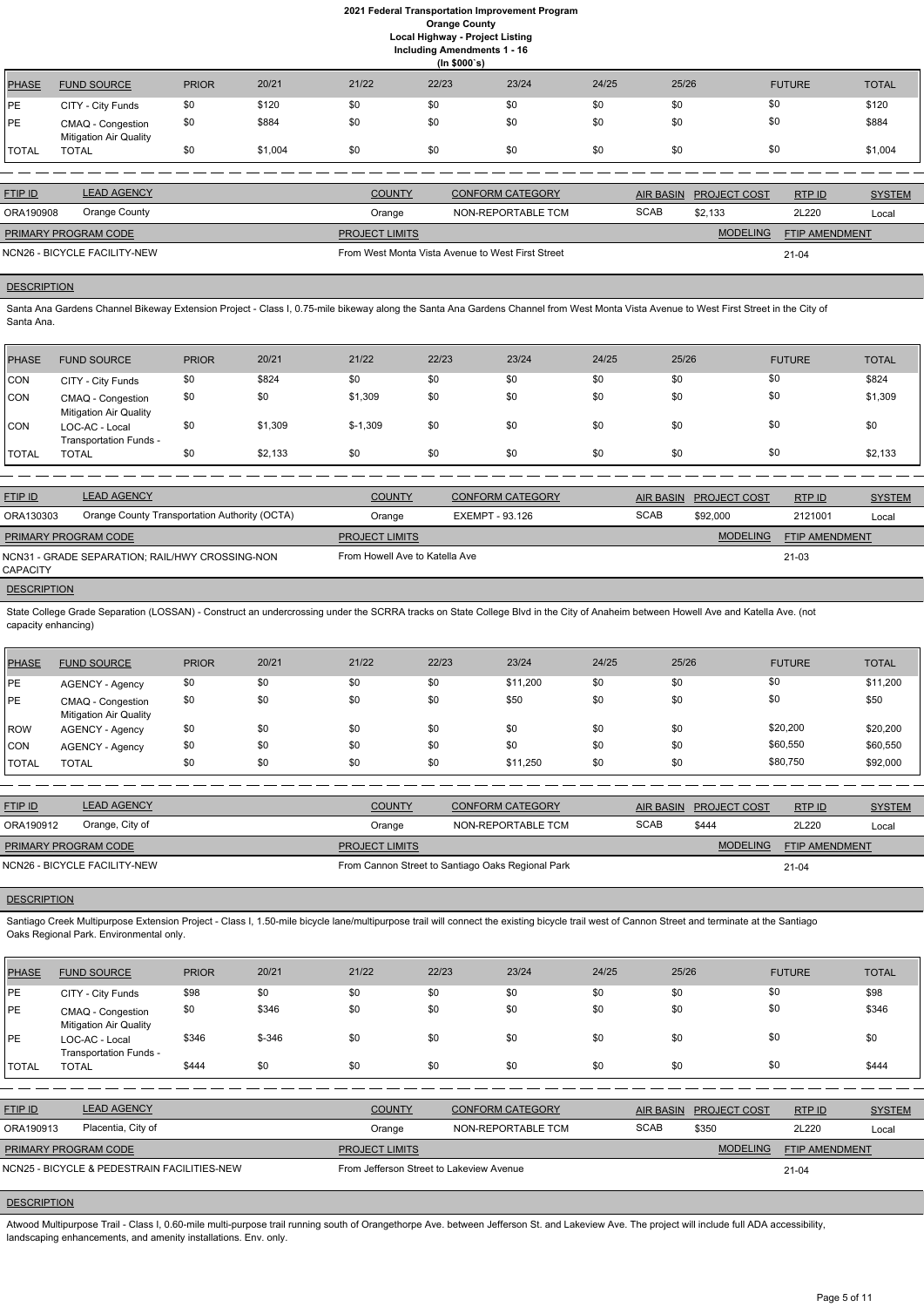| <b>PHASE</b> | <b>FUND SOURCE</b>                                 | <b>PRIOR</b> | 20/21    | 21/22 | 22/23 | 23/24 | 24/25 | 25/26 | <b>FUTURE</b> | <b>TOTAL</b> |
|--------------|----------------------------------------------------|--------------|----------|-------|-------|-------|-------|-------|---------------|--------------|
| PE           | CITY - City Funds                                  | \$70         | \$0      | \$0   | \$0   | \$0   | \$0   | \$0   | \$0           | \$70         |
| PE           | CMAQ - Congestion<br><b>Mitigation Air Quality</b> | \$0          | \$280    | \$0   | \$0   | \$0   | \$0   | \$0   | \$0           | \$280        |
| PE           | LOC-AC - Local<br>Transportation Funds -           | \$280        | $$ -280$ | \$0   | \$0   | \$0   | \$0   | \$0   | \$0           | \$0          |
| <b>TOTAL</b> | <b>TOTAL</b>                                       | \$350        | \$0      | \$0   | \$0   | \$0   | \$0   | \$0   | \$0           | \$350        |

South El Camino Real Lane Reconfiguration and Buffered Bike Lane Project - New Class II, 1.10-mile buffered bicycle lanes on South El Camino Real, from Avenida Mendocino to the south city limit. Through travel lanes will generally be reduced from four lanes to two lanes with a continuous two-way left turn lane and/or exclusive left turn lane.

| <b>FTIP ID</b>       | <b>LEAD AGENCY</b>             | <b>COUNTY</b>                               | <b>CONFORM CATEGORY</b> |             | AIR BASIN PROJECT COST | RTPID                 | <b>SYSTEM</b> |
|----------------------|--------------------------------|---------------------------------------------|-------------------------|-------------|------------------------|-----------------------|---------------|
| ORA190914            | San Clemente, City of          | Orange                                      | тсм                     | <b>SCAB</b> | \$1.476                | 2L220                 | Local         |
| PRIMARY PROGRAM CODE |                                | <b>PROJECT LIMITS</b>                       |                         |             | <b>MODELING</b>        | <b>FTIP AMENDMENT</b> |               |
|                      | NCN77 – Road Diet New – Safety | From Avenida Mendocino to Cristianitos Road |                         |             | <b>YES</b>             | $21 - 02$             |               |

# **DESCRIPTION**

| PHASE          | <b>FUND SOURCE</b>                                     | <b>PRIOR</b> | 20/21 | 21/22                    | 22/23   | 23/24                   | 24/25 | 25/26            |                     | <b>FUTURE</b>  | <b>TOTAL</b>  |
|----------------|--------------------------------------------------------|--------------|-------|--------------------------|---------|-------------------------|-------|------------------|---------------------|----------------|---------------|
| <b>CON</b>     | CITY - City Funds                                      | \$0          | \$0   | \$0                      | \$401   | \$0                     | \$0   | \$0              | \$0                 |                | \$401         |
| <b>CON</b>     | CMAQ - Congestion<br><b>Mitigation Air Quality</b>     | \$0          | \$0   | \$0                      | \$1,075 | \$0                     | \$0   | \$0              | \$0                 |                | \$1,075       |
| <b>TOTAL</b>   | <b>TOTAL</b>                                           | \$0          | \$0   | \$0                      | \$1,476 | \$0                     | \$0   | \$0              | \$0                 |                | \$1,476       |
|                |                                                        |              |       |                          |         |                         |       |                  |                     |                |               |
| <b>FTIP ID</b> | <b>LEAD AGENCY</b>                                     |              |       | <b>COUNTY</b>            |         | <b>CONFORM CATEGORY</b> |       | <b>AIR BASIN</b> | <b>PROJECT COST</b> | RTP ID         | <b>SYSTEM</b> |
| ORA150003      | Santa Ana, City of                                     |              |       | Orange                   |         | NON-EXEMPT              |       | <b>SCAB</b>      | \$12.674            | <b>ORA125</b>  | Local         |
|                | PRIMARY PROGRAM CODE                                   |              |       | <b>PROJECT LIMITS</b>    |         |                         |       |                  | <b>MODELING</b>     | FTIP AMENDMENT |               |
| <b>RS</b>      | CAX63 - HIGHWAY/ROAD IMP - LANE ADD'S ( NO HOV LANES): |              |       | From Warner to St Andrew |         |                         |       |                  | <b>YES</b>          | 21-05          |               |

**DESCRIPTION** 

Bristol Street Widening from Warner Avenue to St. Andrew Place. Widen from 4 to 6 lanes. Phase IV. Split from ORA125

| <b>PHASE</b> | <b>FUND SOURCE</b>                                       | <b>PRIOR</b> | 20/21   | 21/22 | 22/23 | 23/24 | 24/25 | 25/26 | <b>FUTURE</b> | <b>TOTAL</b> |
|--------------|----------------------------------------------------------|--------------|---------|-------|-------|-------|-------|-------|---------------|--------------|
| PE           | DEMOT21 -<br>Demonstration - Tea 21                      | \$738        | \$0     | \$0   | \$0   | \$0   | \$0   | \$0   | \$0           | \$738        |
| ROW          | <b>DEMOSTL-</b><br>Demonstration -                       | \$2,125      | \$0     | \$0   | \$0   | \$0   | \$0   | \$0   | \$0           | \$2,125      |
| ROW          | DEMOT21 -<br>Demonstration - Tea 21                      | \$1,785      | \$0     | \$0   | \$0   | \$0   | \$0   | \$0   | \$0           | \$1,785      |
| ROW          | <b>GEN</b> - General Funds -<br><b>Locally Generated</b> | \$5,964      | \$0     | \$0   | \$0   | \$0   | \$0   | \$0   | \$0           | \$5,964      |
| CON          | <b>GEN</b> - General Funds -<br><b>Locally Generated</b> | \$0          | \$2,062 | \$0   | \$0   | \$0   | \$0   | \$0   | \$0           | \$2,062      |
| <b>TOTAL</b> | <b>TOTAL</b>                                             | \$10,612     | \$2,062 | \$0   | \$0   | \$0   | \$0   | \$0   | \$0           | \$12,674     |

| <b>FTIP ID</b>              | <b>LEAD AGENCY</b>                                    | <b>COUNTY</b>                   | <b>CONFORM CATEGORY</b> | <b>AIR BASIN</b> | <b>PROJECT COST</b> | RTP ID                | <b>SYSTEM</b> |
|-----------------------------|-------------------------------------------------------|---------------------------------|-------------------------|------------------|---------------------|-----------------------|---------------|
| ORA150004                   | Santa Ana, City of                                    | Orange                          | NON-EXEMPT              | <b>SCAB</b>      | \$8.826             | <b>ORA125</b>         | Local         |
| <b>PRIMARY PROGRAM CODE</b> |                                                       | <b>PROJECT LIMITS</b>           |                         |                  | <b>MODELING</b>     | <b>FTIP AMENDMENT</b> |               |
| RS.                         | CAX63 - HIGHWAY/ROAD IMP - LANE ADD'S (NO HOV LANES): | From Civic Center to Washington |                         | <b>YES</b>       | 21-05               |                       |               |

| PHASE        | <b>FUND SOURCE</b>                                  | <b>PRIOR</b> | 20/21 | 21/22 | 22/23 | 23/24 | 24/25 | 25/26 | <b>FUTURE</b> | <b>TOTAL</b> |
|--------------|-----------------------------------------------------|--------------|-------|-------|-------|-------|-------|-------|---------------|--------------|
| PE           | 2006EAR - FFY 2006<br><b>Appropriation Earmarks</b> | \$594        | \$0   | \$0   | \$0   | \$0   | \$0   | \$0   | \$0           | \$594        |
| ROW          | GEN - General Funds -<br>Locally Generated          | \$6,170      | \$0   | \$0   | \$0   | \$0   | \$0   | \$0   | \$0           | \$6,170      |
| ROW          | TCSPPP - Trans &<br>Comm & Sys Presrv               | \$330        | \$0   | \$0   | \$0   | \$0   | \$0   | \$0   | \$0           | \$330        |
| CON          | 2019 EARMARK<br><b>REPURPOSING</b>                  | \$0          | \$657 | \$0   | \$0   | \$0   | \$0   | \$0   | \$0           | \$657        |
| CON          | <b>GEN - General Funds -</b><br>Locally Generated   | \$1,075      | \$0   | \$0   | \$0   | \$0   | \$0   | \$0   | \$0           | \$1,075      |
| <b>TOTAL</b> | <b>TOTAL</b>                                        | \$8,169      | \$657 | \$0   | \$0   | \$0   | \$0   | \$0   | \$0           | \$8,826      |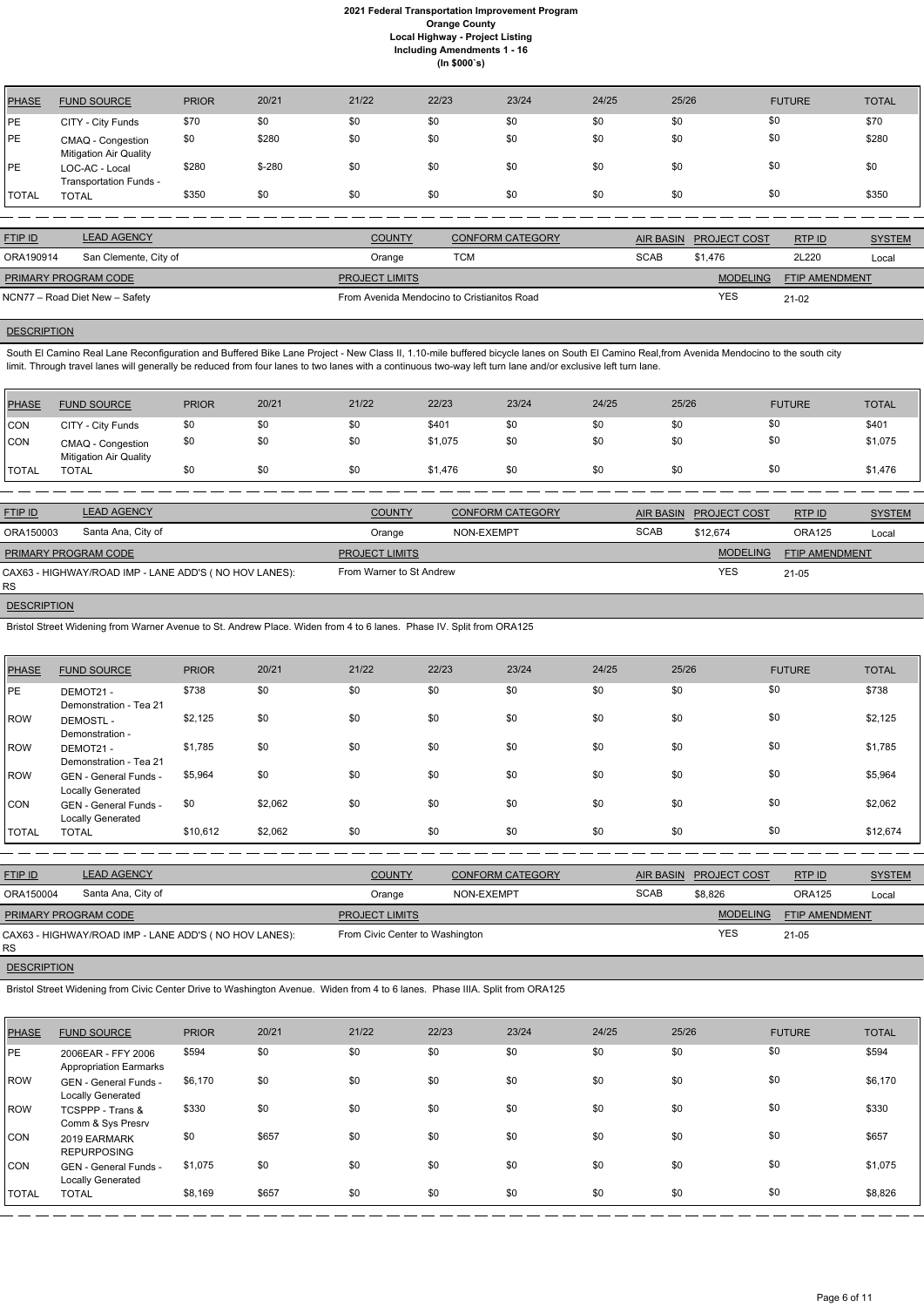|                             |                              |                                        | $(III$ JUUU S)          |             |                        |                |               |
|-----------------------------|------------------------------|----------------------------------------|-------------------------|-------------|------------------------|----------------|---------------|
| <b>FTIP ID</b>              | <b>LEAD AGENCY</b>           | <b>COUNTY</b>                          | <b>CONFORM CATEGORY</b> |             | AIR BASIN PROJECT COST | RTPID          | <b>SYSTEM</b> |
| ORA152210                   | Santa Ana, City of           | Orange                                 | <b>TCM Committed</b>    | <b>SCAB</b> | \$837                  | 2L220          | Local         |
| <b>PRIMARY PROGRAM CODE</b> |                              | <b>PROJECT LIMITS</b>                  |                         |             | <b>MODELING</b>        | FTIP AMENDMENT |               |
|                             | NCN26 - BICYCLE FACILITY-NEW | From Sunflower Avenue to Cental Avenue | 21-02                   |             |                        |                |               |

#### **DESCRIPTION**

Bristol Street - Edinger Avenue Class II Bike Lanes - Install a 1.25 mile Class II Bike Lane on Bristol Street from Sunflower Avenue to Central Avenue and install a .5 mile Class II Bike Lane on Edinger Avenue from Bristol Street to Flower Street.

| <b>PHASE</b> | <b>FUND SOURCE</b>                                 | <b>PRIOR</b> | 20/21   | 21/22 | 22/23 | 23/24 | 24/25 | 25/26 | <b>FUTURE</b> | <b>TOTAL</b> |
|--------------|----------------------------------------------------|--------------|---------|-------|-------|-------|-------|-------|---------------|--------------|
| PE           | CITY - City Funds                                  | \$14         | \$0     | \$0   | \$0   | \$0   | \$0   | \$0   | \$0           | \$14         |
| <b>PE</b>    | CMAQ - Congestion<br><b>Mitigation Air Quality</b> | \$100        | \$0     | \$0   | \$0   | \$0   | \$0   | \$0   | \$0           | \$100        |
| CON          | CITY - City Funds                                  | \$87         | \$0     | \$0   | \$0   | \$0   | \$0   | \$0   | \$0           | \$87         |
| ICON.        | CMAQ - Congestion<br><b>Mitigation Air Quality</b> | \$0          | \$636   | \$0   | \$0   | \$0   | \$0   | \$0   | \$0           | \$636        |
| CON          | LOC-AC - Local<br>Transportation Funds -           | \$636        | $$-636$ | \$0   | \$0   | \$0   | \$0   | \$0   | \$0           | \$0          |
| <b>TOTAL</b> | <b>TOTAL</b>                                       | \$837        | \$0     | \$0   | \$0   | \$0   | \$0   | \$0   | \$0           | \$837        |

| <b>FTIP ID</b>              | <b>LEAD AGENCY</b>           | <b>COUNTY</b>           | <b>CONFORM CATEGORY</b>           | AIR BASIN PROJECT COST | <b>RTPID</b>          | <b>SYSTEM</b> |
|-----------------------------|------------------------------|-------------------------|-----------------------------------|------------------------|-----------------------|---------------|
| ORA152213                   | Santa Ana, City of           | Orange                  | NON-REPORTABLE TCM COMMITTED SCAB | \$1.250                | 2L220                 | Local         |
| <b>PRIMARY PROGRAM CODE</b> |                              | <b>PROJECT LIMITS</b>   |                                   | <b>MODELING</b>        | <b>FTIP AMENDMENT</b> |               |
|                             | NCN26 - BICYCLE FACILITY-NEW | From Various to Various |                                   |                        | 21-02                 |               |

#### **DESCRIPTION**

Fairview Street between 9th Street and 16th Street from a four-lane roadway to 6-lane arterial to provide adequate vehicular capacity. Fairview Street bridge crossing over Santa Ana River, within project limit, will be replaced (Bridge #55C0513) to accommodate a 6-lane arterial roadway. FAIRVIEW STREET OVER SANTA ANA RIVER CHANNEL, 0.2 MI S/O WESTMINSTER AV. Bridge Replacement. Replace existing 4 lane bridge with 6 lane bridge. Project must appear in 20 yr RTP.

Citywide Bike Racks - Install 2,500 bicycle racks and construct a bicycle center at the Santa Ana Regional Transportation Center that will include secure indoor bicycle parking, lockers, and restrooms.

| PHASE   | <b>FUND SOURCE</b>                                 | <b>PRIOR</b> | 20/21   | 21/22 | 22/23 | 23/24 | 24/25 | 25/26 | <b>FUTURE</b> | <b>TOTAL</b> |
|---------|----------------------------------------------------|--------------|---------|-------|-------|-------|-------|-------|---------------|--------------|
| PE      | CITY - City Funds                                  | \$22         | \$0     | \$0   | \$0   | \$0   | \$0   | \$0   | \$0           | \$22         |
| PE      | CMAQ - Congestion<br><b>Mitigation Air Quality</b> | \$163        | \$0     | \$0   | \$0   | \$0   | \$0   | \$0   | \$0           | \$163        |
| ICON    | CITY - City Funds                                  | \$0          | \$128   | \$0   | \$0   | \$0   | \$0   | \$0   | \$0           | \$128        |
| CON     | CMAQ - Congestion<br><b>Mitigation Air Quality</b> | \$0          | \$937   | \$0   | \$0   | \$0   | \$0   | \$0   | \$0           | \$937        |
| I TOTAL | <b>TOTAL</b>                                       | \$185        | \$1,065 | \$0   | \$0   | \$0   | \$0   | \$0   | \$0           | \$1,250      |

| <b>FTIP ID</b>       | <b>LEAD AGENCY</b>                                   | <b>COUNTY</b>                  | <b>CONFORM CATEGORY</b> |             | AIR BASIN PROJECT COST | RTP ID         | <b>SYSTEM</b> |
|----------------------|------------------------------------------------------|--------------------------------|-------------------------|-------------|------------------------|----------------|---------------|
| ORA170007            | Santa Ana, City of                                   | Orange                         | NON-EXEMPT              | <b>SCAB</b> | \$23.551               | 2A0704         | Local         |
| PRIMARY PROGRAM CODE |                                                      | <b>PROJECT LIMITS</b>          |                         |             | <b>MODELING</b>        | FTIP AMENDMENT |               |
| <b>NRS</b>           | CAR60 - BRIDGE RESTORTN & REPLACMT-LANE ADDITION(S): | From 9th Street to 16th Street |                         |             | <b>YES</b>             | $21 - 01$      |               |

**DESCRIPTION** 

| <b>PHASE</b>         | <b>FUND SOURCE</b>                    | <b>PRIOR</b> | 20/21 | 21/22                 | 22/23                              | 23/24                   | 24/25    | 25/26            |                     | <b>FUTURE</b>  | <b>TOTAL</b>  |
|----------------------|---------------------------------------|--------------|-------|-----------------------|------------------------------------|-------------------------|----------|------------------|---------------------|----------------|---------------|
| PE                   | CITY - City Funds                     | \$280        | \$0   | \$0                   | \$0                                | \$0                     | \$0      | \$0              | \$0                 |                | \$280         |
| PE                   | HBRR-L - Bridge- Local                | \$2,157      | \$0   | \$0                   | \$0                                | \$0                     | \$0      | \$0              | \$0                 |                | \$2,157       |
| CON                  | CITY - City Funds                     | \$0          | \$0   | \$0                   | \$0                                | \$0                     | \$2,422  | \$0              | \$0                 |                | \$2,422       |
| <b>CON</b>           | HBRR-L - Bridge- Local                | \$0          | \$0   | \$0                   | \$0                                | \$0                     | \$18,692 | \$0              | \$0                 |                | \$18,692      |
| <b>TOTAL</b>         | <b>TOTAL</b>                          | \$2,437      | \$0   | \$0                   | \$0                                | \$0                     | \$21,114 | \$0              | \$0                 |                | \$23,551      |
|                      |                                       |              |       |                       |                                    |                         |          |                  |                     |                |               |
| <b>FTIP ID</b>       | <b>LEAD AGENCY</b>                    |              |       | <b>COUNTY</b>         |                                    | <b>CONFORM CATEGORY</b> |          | <b>AIR BASIN</b> | <b>PROJECT COST</b> | RTPID          | <b>SYSTEM</b> |
| ORA170802            | Santa Ana, City of                    |              |       | Orange                | <b>TCM Committed</b>               |                         |          | <b>SCAB</b>      | \$4,572             | 2L220          | Local         |
| PRIMARY PROGRAM CODE |                                       |              |       | <b>PROJECT LIMITS</b> |                                    |                         |          |                  | <b>MODELING</b>     | FTIP AMENDMENT |               |
|                      | NCR27 - PEDESTRIAN FACILITIES-UPGRADE |              |       |                       | From Flower Street to Grand Avenue |                         |          |                  |                     |                |               |

## **DESCRIPTION**

First Street Pedestrian Improvements - Widen existing sidewalks by three feet, narrow the vehicle lanes, construct ADA improvements on sidewalks and wheel chair ramps, provide high visibility marked crosswalks, and add a signal controlled pedestrian crossing along First Street, 1.1 mile corridor.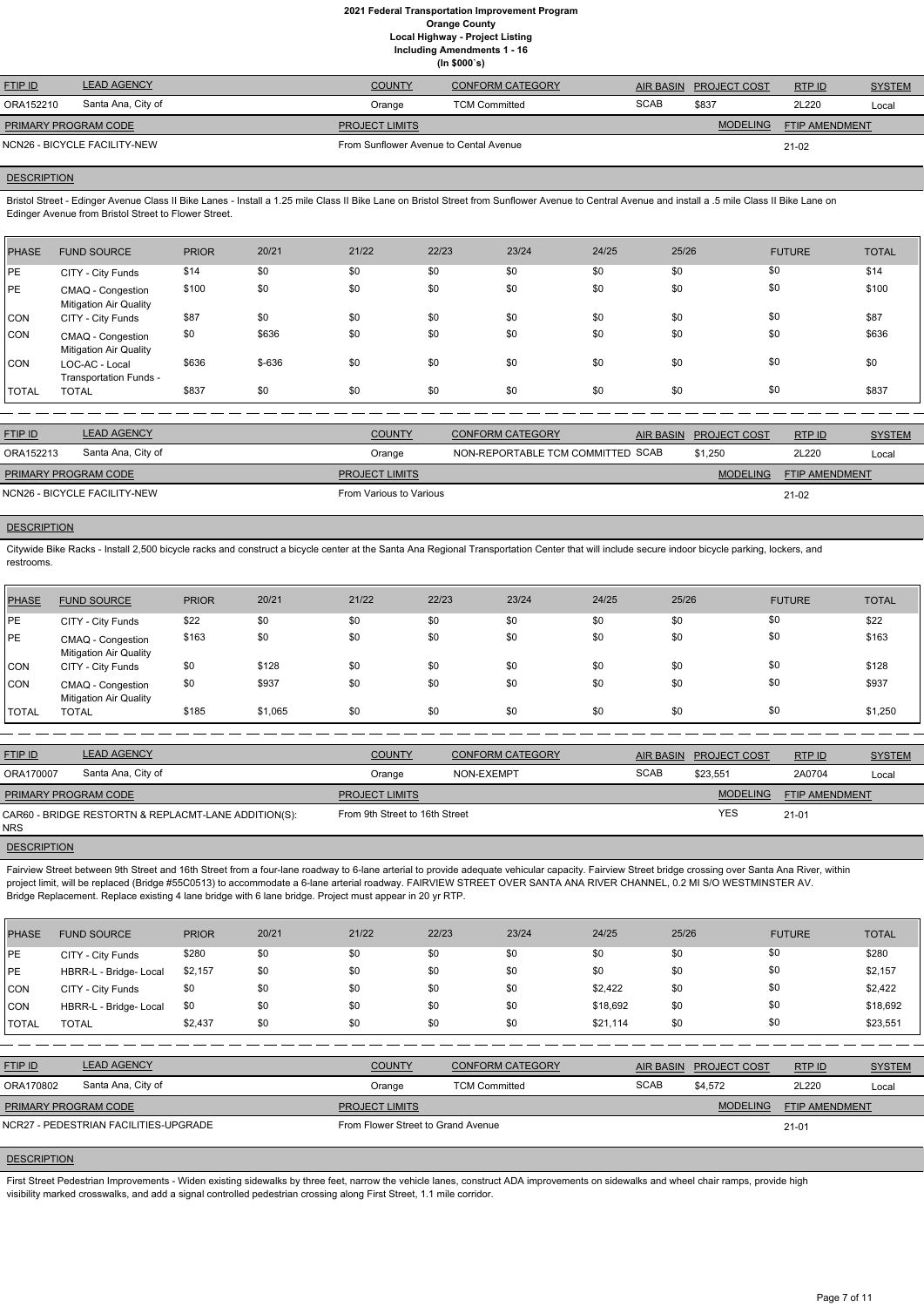## **2021 Federal Transportation Improvement Program Orange County Local Highway - Project Listing**

**Including Amendments 1 - 16**

|              | (ln \$000's)                                  |              |       |               |       |                         |       |                        |                               |               |  |
|--------------|-----------------------------------------------|--------------|-------|---------------|-------|-------------------------|-------|------------------------|-------------------------------|---------------|--|
| PHASE        | <b>FUND SOURCE</b>                            | <b>PRIOR</b> | 20/21 | 21/22         | 22/23 | 23/24                   | 24/25 | 25/26                  | <b>FUTURE</b>                 | <b>TOTAL</b>  |  |
| PE           | ATP - Active<br><b>Transportation Program</b> | \$540        | \$0   | \$0           | \$0   | \$0                     | \$0   | \$0                    | \$0                           | \$540         |  |
| CON          | ATP - Active<br><b>Transportation Program</b> | \$0          | \$0   | \$4,032       | \$0   | \$0                     | \$0   | \$0                    | \$0                           | \$4,032       |  |
| <b>TOTAL</b> | <b>TOTAL</b>                                  | \$540        | \$0   | \$4,032       | \$0   | \$0                     | \$0   | \$0                    | \$0                           | \$4,572       |  |
|              |                                               |              |       |               |       |                         |       |                        |                               |               |  |
| FTIP ID      | <b>LEAD AGENCY</b>                            |              |       | <b>COUNTY</b> |       | <b>CONFORM CATEGORY</b> |       | <b>AIR BASIN</b>       | RTP ID<br><b>PROJECT COST</b> | <b>SYSTEM</b> |  |
| ORA170803    | Santa Ana, City of                            |              |       | Orange        |       | NON-REPORTABLE TCM      |       | <b>SCAB</b><br>\$2,970 | 2L220                         | Local         |  |

MODELING

FTIP AMENDMENT

City of Santa Ana - West Willits Street Protected Bicycle Lanes - Install median and parking protected bicycle lanes along West Willits Street, and separate bicycle only phase will be installed with dedicated bike signal heads at the intersection of Willits and Sullivan. ATP Toll Credits.

21-01

PROJECT LIMITS

| PRIMARY PROGRAM CODE |  |
|----------------------|--|
|                      |  |

NCN25 - BICYCLE & PEDESTRAIN FACILITIES-NEW FROM Raitt Street to Fairview Street

## **DESCRIPTION**

City of Santa Ana - SRTS Davis Elementary ADA Compliance - Installation of bulb-outs at crossings adjacent to Davis Elementary, reconstruction and installation of ADA compliant curb ramps, sections of sidewalk and driveways along the safe routes to school. ATP Toll Credits.

| PHASE          | <b>FUND SOURCE</b>                            | <b>PRIOR</b> | 20/21 | 21/22   | 22/23 | 23/24 | 24/25 | 25/26 | <b>FUTURE</b> | <b>TOTAL</b> |
|----------------|-----------------------------------------------|--------------|-------|---------|-------|-------|-------|-------|---------------|--------------|
| <sup></sup> PE | ATP - Active<br><b>Transportation Program</b> | \$495        | \$0   | \$0     | \$0   | \$0   | \$0   | \$0   | \$0           | \$495        |
| 'CON           | ATP - Active<br><b>Transportation Program</b> | \$0          | \$198 | \$2,277 | \$0   | \$0   | \$0   | \$0   | \$0           | \$2,475      |
| <b>TOTAL</b>   | <b>TOTAL</b>                                  | \$495        | \$198 | \$2,277 | \$0   | \$0   | \$0   | \$0   | \$0           | \$2,970      |

| <b>FTIP ID</b>                        | <b>LEAD AGENCY</b> | <b>COUNTY</b>                   | <b>CONFORM CATEGORY</b> | AIR BASIN   | <b>PROJECT COST</b> | RTPID                 | <b>SYSTEM</b> |
|---------------------------------------|--------------------|---------------------------------|-------------------------|-------------|---------------------|-----------------------|---------------|
| ORA170804                             | Santa Ana, City of | Orange                          | EXEMPT - 93.126         | <b>SCAB</b> | \$5.754             | <b>REG0701</b>        | Local         |
| PRIMARY PROGRAM CODE                  |                    | <b>PROJECT LIMITS</b>           |                         |             | <b>MODELING</b>     | <b>FTIP AMENDMENT</b> |               |
| NCR27 - PEDESTRIAN FACILITIES-UPGRADE |                    | From 14th Street to 15th Street |                         | $21 - 01$   |                     |                       |               |

#### **DESCRIPTION**

| PHASE          | <b>FUND SOURCE</b>                            | <b>PRIOR</b> | 20/21 | 21/22   | 22/23 | 23/24 | 24/25 | 25/26 | <b>FUTURE</b> | <b>TOTAL</b> |
|----------------|-----------------------------------------------|--------------|-------|---------|-------|-------|-------|-------|---------------|--------------|
| l PE           | ATP - Active<br><b>Transportation Program</b> | \$920        | \$0   | \$0     | \$0   | \$0   | \$0   | \$0   | \$0           | \$920        |
| ICON.          | ATP - Active<br><b>Transportation Program</b> | \$0          | \$0   | \$4,834 | \$0   | \$0   | \$0   | \$0   | \$0           | \$4,834      |
| <b>I</b> TOTAL | TOTAL                                         | \$920        | \$0   | \$4,834 | \$0   | \$0   | \$0   | \$0   | \$0           | \$5,754      |

| <b>FTIP ID</b>                               | <b>LEAD AGENCY</b> | <b>COUNTY</b>                          | <b>CONFORM CATEGORY</b> | AIR BASIN   | <b>PROJECT COST</b> | RTPID                 | <b>SYSTEM</b> |
|----------------------------------------------|--------------------|----------------------------------------|-------------------------|-------------|---------------------|-----------------------|---------------|
| ORA190901                                    | Santa Ana, City of | Orange                                 | TCM Committed           | <b>SCAB</b> | \$5.776             | 7120004               | Local         |
| <b>PRIMARY PROGRAM CODE</b>                  |                    | <b>PROJECT LIMITS</b>                  |                         |             | <b>MODELING</b>     | <b>FTIP AMENDMENT</b> |               |
| CAX77 - ROAD DIET - ELIMINATING TRAVEL LANES |                    | From Fairview Street to Bristol Street |                         | <b>YES</b>  | 21-08               |                       |               |

#### **DESCRIPTION**

Freemont Elementary and Spurgeon Intermediate SRTS - Pedestrian/bicyclist traffic safety improvements for Fremont Elementary and Spurgeon Intermediate safe routes to school. Work includes bulbouts, curb ramps, 2,383 linear feet (lf) of new sidewalk, 10,824 lf of class 3 bikeways and a road diet with 5,280 lf of class 2 bikeways. State only funds.

| <b>PHASE</b>   | <b>FUND SOURCE</b>                            | <b>PRIOR</b> | 20/21 | 21/22                 | 22/23                         | 23/24                   | 24/25       | 25/26            |                     | <b>FUTURE</b>  | <b>TOTAL</b>  |
|----------------|-----------------------------------------------|--------------|-------|-----------------------|-------------------------------|-------------------------|-------------|------------------|---------------------|----------------|---------------|
| IPE.           | ATP - Active<br><b>Transportation Program</b> | \$927        | \$0   | \$0                   | \$0                           | \$0                     | \$0         | \$0              | \$0                 |                | \$927         |
| <b>ICON</b>    | ATP - Active<br><b>Transportation Program</b> | \$0          | \$0   | \$0                   | \$4,849                       | \$0                     | \$0         | \$0              | \$0                 |                | \$4,849       |
| <b>TOTAL</b>   | <b>TOTAL</b>                                  | \$927        | \$0   | \$0                   | \$4,849                       | \$0                     | \$0         | \$0              | \$0                 |                | \$5,776       |
|                |                                               |              |       |                       |                               |                         |             |                  |                     |                |               |
| <b>FTIP ID</b> | <b>LEAD AGENCY</b>                            |              |       | <b>COUNTY</b>         |                               | <b>CONFORM CATEGORY</b> |             | <b>AIR BASIN</b> | <b>PROJECT COST</b> | RTP ID         | <b>SYSTEM</b> |
| ORA190904      | Santa Ana, City of                            |              |       | Orange                | <b>TCM Committed</b>          |                         | <b>SCAB</b> |                  | \$6,999             | 2L220          | Local         |
|                | PRIMARY PROGRAM CODE                          |              |       | <b>PROJECT LIMITS</b> |                               |                         |             |                  | <b>MODELING</b>     | FTIP AMENDMENT |               |
|                | CAX77 - ROAD DIET - ELIMINATING TRAVEL LANES  |              |       |                       | From Harbor Blvd to Grand Ave |                         |             |                  | <b>YES</b>          | $21-00$        |               |

### **DESCRIPTION**

McFadden Ave. Protected Bike Lane and Bicycle Blvd. Project - McFadden Ave. 15,050 linear feet of class IV protected bike lanes and road diets and 6,365 linear feet of class III Bicycle Blvd from Harbor Blvd to Grand Ave in the City of Santa Ana. ATP toll credits.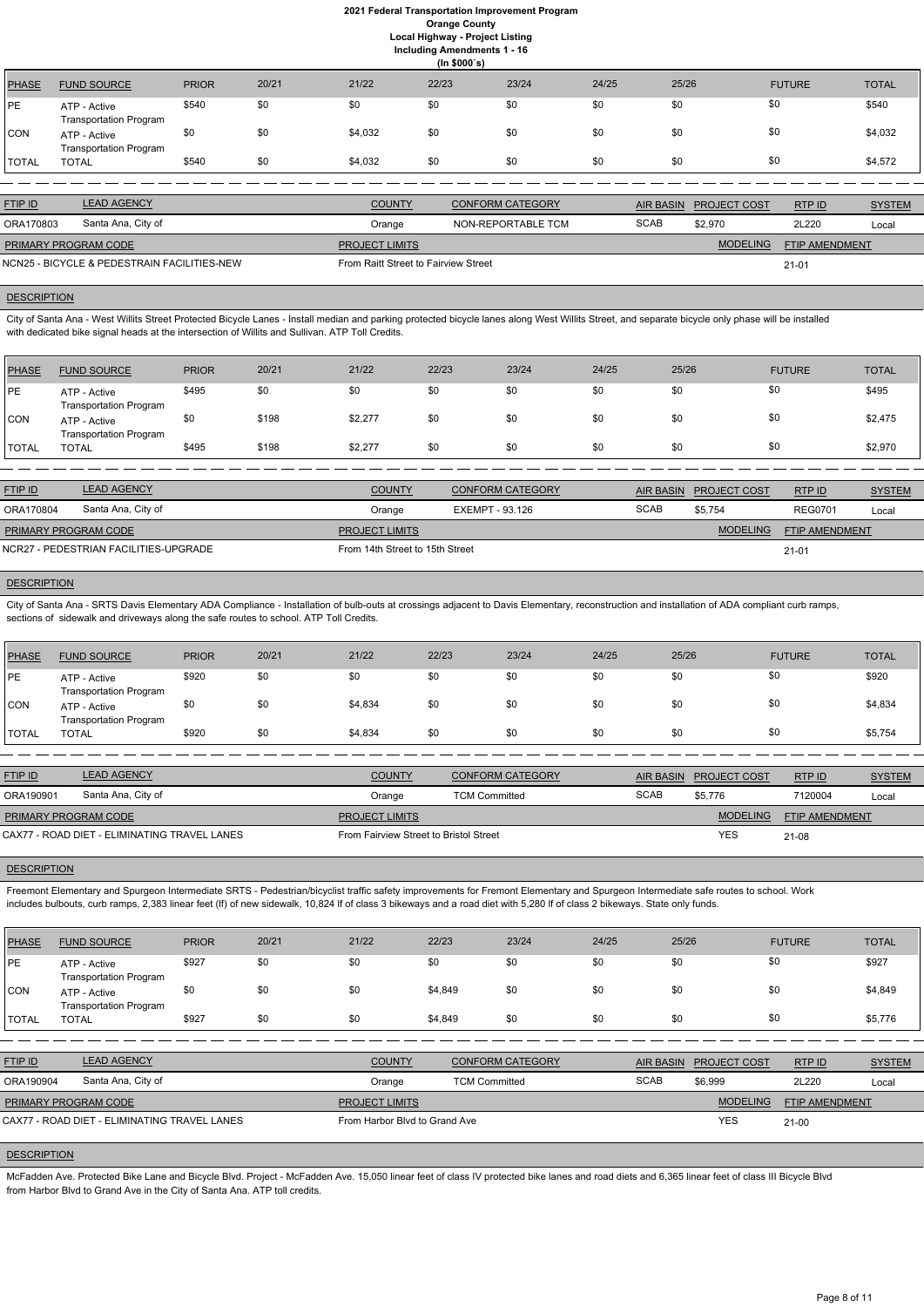## **2021 Federal Transportation Improvement Program Orange County Local Highway - Project Listing**

**Including Amendments 1 - 16**

**(In \$000`s)** PHASE FUND SOURCE PRIOR 20/21 21/22 22/23 23/24 24/25 25/26 FUTURE TOTAL PE ATP - Active Transportation Program \$1,124 \$0 \$0 \$0 \$0 \$0 \$0 \$0 \$0 \$0 \$0 \$0 \$0 \$1,124 CON ATP - Active Transportation Program \$0 \$5,875 \$0 \$0 \$0 \$0 \$0 \$0 \$5,875 TOTAL TOTAL \$1,124 \$5,875 \$0 \$0 \$0 \$0 \$0 \$0 \$6,999

Standard Avenue Class IV Protected Bike Lane and Class II Buffered Bike Lane from 3rd Street to Warner Avenue and Protected Intersection Project at McFadden in the City of Santa Ana. Project includes 9,900 linear feet (lf) of road diets, 4,000 lf class II, 1,700 lf class III, and 5,900 lf class IV bikeways. ATP toll credits.

| <b>FTIP ID</b>                               | <b>LEAD AGENCY</b> | <b>COUNTY</b>                 | <b>CONFORM CATEGORY</b> |             | AIR BASIN PROJECT COST | RTP ID                | <b>SYSTEM</b> |
|----------------------------------------------|--------------------|-------------------------------|-------------------------|-------------|------------------------|-----------------------|---------------|
| ORA190905                                    | Santa Ana, City of | Orange                        | <b>TCM Committed</b>    | <b>SCAB</b> | \$6,666                | 2L220                 | Local         |
| <b>PRIMARY PROGRAM CODE</b>                  |                    | <b>PROJECT LIMITS</b>         |                         |             | <b>MODELING</b>        | <b>FTIP AMENDMENT</b> |               |
| CAX77 - ROAD DIET - ELIMINATING TRAVEL LANES |                    | From 3rd Street to Warner Ave |                         |             | <b>YES</b>             | 21-08                 |               |

# **DESCRIPTION**

Bristol Street Protected Bike Lanes - Phase II Warner to St. Andrew Place - Class IV, 1.0-mile bicycle lane installation on Bristol Street from Warner Avenue to St. Andrew Place. This segment will install a six-foot wide bicycle lane and a four-foot wide separation barrier as a buffer within the curb to curb street width after.

| PHASE        | <b>FUND SOURCE</b>                            | <b>PRIOR</b> | 20/21 | 21/22 | 22/23   | 23/24 | 24/25 | 25/26 | <b>FUTURE</b> | <b>TOTAL</b> |
|--------------|-----------------------------------------------|--------------|-------|-------|---------|-------|-------|-------|---------------|--------------|
| PE!          | ATP - Active<br><b>Transportation Program</b> | \$1,222      | \$0   | \$0   | \$0     | \$0   | \$0   | \$0   | \$0           | \$1,222      |
| CON          | ATP - Active<br><b>Transportation Program</b> | \$0          | \$0   | \$0   | \$5,444 | \$0   | \$0   | \$0   | \$0           | \$5,444      |
| <b>TOTAL</b> | <b>TOTAL</b>                                  | \$1,222      | \$0   | \$0   | \$5,444 | \$0   | \$0   | \$0   | \$0           | \$6,666      |

Bristol Street Protected Bike Lanes - Phase III St. Andrew to Edinger Avenue - Class IV, 0.30-mile bicycle lane installation on Bristol Street from St Andrew Place to Edinger Avenue. This segment will install a six-foot wide bicycle lane with a four-foot wide raised median as a buffer within the existing curb to curb street width.

| <b>FTIP ID</b>       | <b>LEAD AGENCY</b>           | <b>COUNTY</b>                         | <b>CONFORM CATEGORY</b> |             | AIR BASIN PROJECT COST | RTP ID                | <b>SYSTEM</b> |
|----------------------|------------------------------|---------------------------------------|-------------------------|-------------|------------------------|-----------------------|---------------|
| ORA190915            | Santa Ana, City of           | Orange                                | тсм                     | <b>SCAB</b> | \$1.855                | 2L220                 | Local         |
| PRIMARY PROGRAM CODE |                              | <b>PROJECT LIMITS</b>                 |                         |             | <b>MODELING</b>        | <b>FTIP AMENDMENT</b> |               |
|                      | NCN26 - BICYCLE FACILITY-NEW | From Warner Avenue to St Andrew Place |                         |             |                        | $21-00$               |               |

# **DESCRIPTION**

Bristol Street Protected Bike Lanes - Phase IV Civic Center Drive to Washington - Class IV, 0.40-mile bicycle lane installation on Bristol Street from Civic Center Drive to Washington Avenue. This segment will install a six-foot wide bicycle lane with a four-foot wide raised median as a buffer within the existing curb to curb street width.

| <b>PHASE</b> | <b>FUND SOURCE</b>     | <b>PRIOR</b> | 20/21 | 21/22 | 22/23   | 23/24 | 24/25 | 25/26 | <b>FUTURE</b> | <b>TOTAL</b> |
|--------------|------------------------|--------------|-------|-------|---------|-------|-------|-------|---------------|--------------|
| <b>CON</b>   | <b>AGENCY - Agency</b> | \$0          | \$0   | \$0   | \$1,508 | \$0   | \$0   | \$0   | \$0           | \$1,508      |
| <b>CON</b>   | CITY - City Funds      | \$0          | \$0   | \$0   | \$347   | \$0   | \$0   | \$0   | \$0           | \$347        |
| <b>TOTAL</b> | <b>TOTAL</b>           | \$0          | \$0   | \$0   | \$1,855 | \$0   | \$0   | \$0   | \$0           | \$1,855      |

| <b>FTIP ID</b>               | <b>LEAD AGENCY</b> | <b>COUNTY</b>                          | <b>CONFORM CATEGORY</b> |             | AIR BASIN PROJECT COST | RTPID          | <b>SYSTEM</b> |
|------------------------------|--------------------|----------------------------------------|-------------------------|-------------|------------------------|----------------|---------------|
| ORA190916                    | Santa Ana, City of | Orange                                 | NON-REPORTABLE TCM      | <b>SCAB</b> | \$1,342                | 2L220          | Local         |
| PRIMARY PROGRAM CODE         |                    | <b>PROJECT LIMITS</b>                  |                         |             | <b>MODELING</b>        | FTIP AMENDMENT |               |
| NCN26 - BICYCLE FACILITY-NEW |                    | From St Andrew Place to Edinger Avenue |                         |             |                        |                |               |
|                              |                    |                                        |                         |             |                        |                |               |

# **DESCRIPTION**

| <b>PHASE</b> | <b>FUND SOURCE</b>           | <b>PRIOR</b> | 20/21 | 21/22                 | 22/23                                        | 23/24                   | 24/25       | 25/26     |                     | <b>FUTURE</b>         | <b>TOTAL</b>  |
|--------------|------------------------------|--------------|-------|-----------------------|----------------------------------------------|-------------------------|-------------|-----------|---------------------|-----------------------|---------------|
| <b>PE</b>    | <b>AGENCY - Agency</b>       | \$0          | \$0   | \$88                  | \$0                                          | \$0                     | \$0         | \$0       | \$0                 |                       | \$88          |
| PE           | CITY - City Funds            | \$0          | \$0   | \$12                  | \$0                                          | \$0                     | \$0         | \$0       | \$0                 |                       | \$12          |
| CON          | <b>AGENCY - Agency</b>       | \$0          | \$0   | \$0                   | \$656                                        | \$0                     | \$0         | \$0       | \$0                 |                       | \$656         |
| <b>CON</b>   | CITY - City Funds            | \$0          | \$0   | \$0                   | \$586                                        | \$0                     | \$0         | \$0       | \$0                 |                       | \$586         |
| <b>TOTAL</b> | <b>TOTAL</b>                 | \$0          | \$0   | \$100                 | \$1,242                                      | \$0                     | \$0         | \$0       | \$0                 |                       | \$1,342       |
|              |                              |              |       |                       |                                              |                         |             |           |                     |                       |               |
| FTIP ID      | <b>LEAD AGENCY</b>           |              |       | <b>COUNTY</b>         |                                              | <b>CONFORM CATEGORY</b> |             | AIR BASIN | <b>PROJECT COST</b> | RTP ID                | <b>SYSTEM</b> |
| ORA190917    | Santa Ana, City of           |              |       | Orange                |                                              | NON-REPORTABLE TCM      | <b>SCAB</b> |           | \$1,023             | 2L220                 | Local         |
|              | PRIMARY PROGRAM CODE         |              |       | <b>PROJECT LIMITS</b> |                                              |                         |             |           | <b>MODELING</b>     | <b>FTIP AMENDMENT</b> |               |
|              | NCN26 - BICYCLE FACILITY-NEW |              |       |                       | From Civic Center Drive to Washington Avenue |                         |             |           |                     | $21 - 00$             |               |

| PHASE        | <b>FUND SOURCE</b>     | <b>PRIOR</b> | 20/21 | 21/22 | 22/23   | 23/24 | 24/25 | 25/26 | <b>FUTURE</b> | <b>TOTAL</b> |
|--------------|------------------------|--------------|-------|-------|---------|-------|-------|-------|---------------|--------------|
| <b>CON</b>   | <b>AGENCY - Agency</b> | \$0          | \$0   | \$0   | \$794   | \$0   | \$0   |       | \$0           | \$794        |
| <b>CON</b>   | CITY - City Funds      | \$0          | \$0   | \$0   | \$229   | \$0   | \$0   |       | \$0           | \$229        |
| <b>TOTAL</b> | <b>TOTAL</b>           | \$0          | \$0   | \$0   | \$1,023 | \$0   | \$0   |       | \$0           | \$1,023      |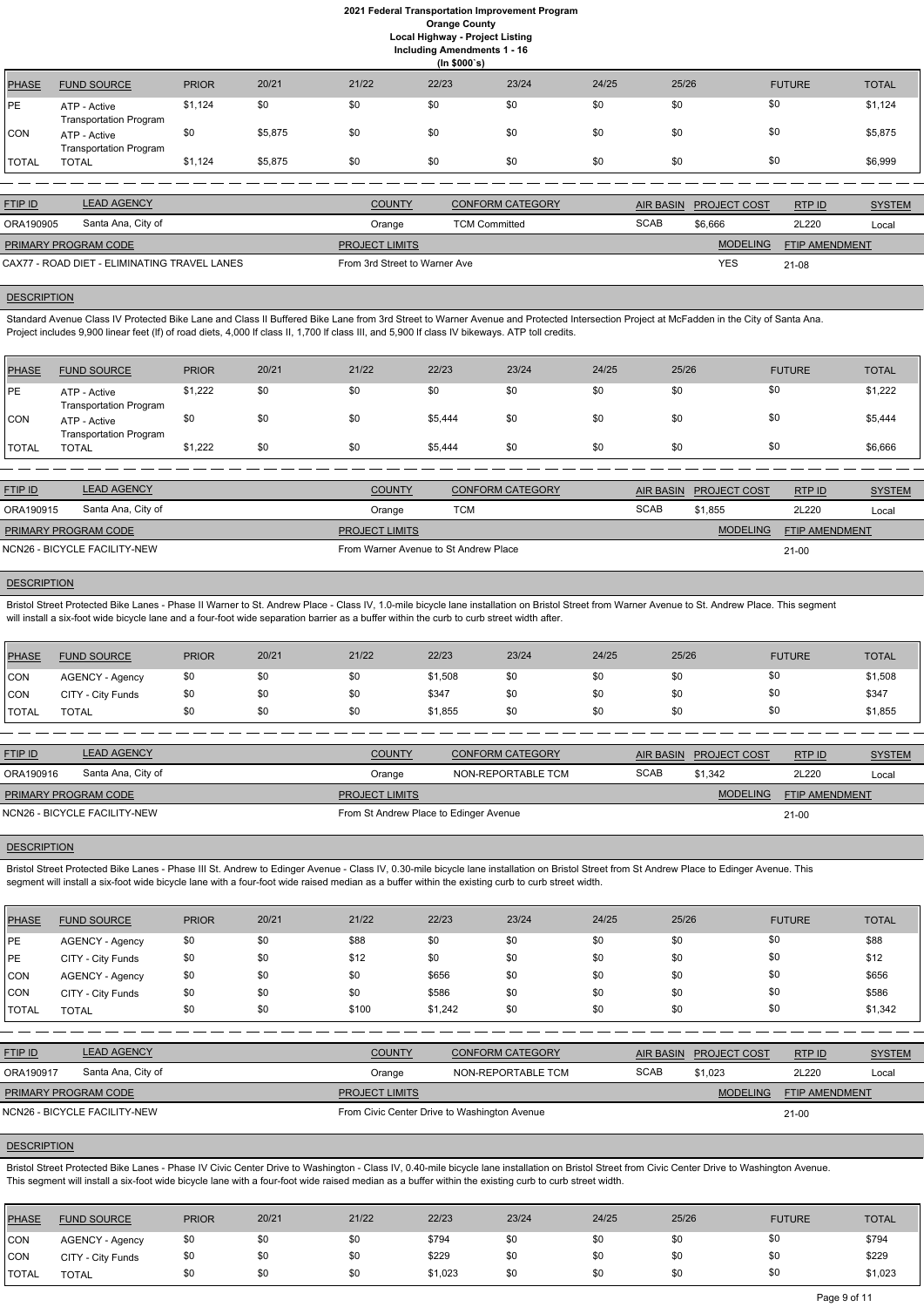| <b>FTIP ID</b>               | <b>LEAD AGENCY</b> | <b>COUNTY</b>                         | <b>CONFORM CATEGORY</b> | <b>AIR BASIN</b> | <b>PROJECT COST</b> | RTP ID                | <b>SYSTEM</b> |
|------------------------------|--------------------|---------------------------------------|-------------------------|------------------|---------------------|-----------------------|---------------|
| ORA190918                    | Santa Ana, City of | Orange                                | NON-REPORTABLE TCM      | <b>SCAB</b>      | \$1.918             | 2L220                 | Local         |
| PRIMARY PROGRAM CODE         |                    | <b>PROJECT LIMITS</b>                 |                         |                  | <b>MODELING</b>     | <b>FTIP AMENDMENT</b> |               |
| NCN26 - BICYCLE FACILITY-NEW |                    | From 1st Street to Civic Center Drive |                         | $21 - 00$        |                     |                       |               |

#### **DESCRIPTION**

Bristol Street Protected Bike Lanes - Phase V 1st Street to Civic Center Drive - Class IV, 0.50-mile bicycle lane installation on Bristol Street from First Street to Civic Center Drive. This segment will install a six-foot wide bicycle lane with a four-foot wide raised median as a buffer within the existing curb to curb street width.

Warner Avenue Protected Bike Lanes - Class IV, 0.70-mile bicycle lane installation on Warner Avenue from Oak Street to Grand Avenue. This segment will install a six foot wide bicycle lane with a three-foot wide raised median as a buffer within the existing curb to curb street width.

| PHASE      | <b>FUND SOURCE</b> | <b>PRIOR</b> | 20/21 | 21/22 | 22/23   | 23/24 | 24/25 | 25/26 | <b>FUTURE</b> | <b>TOTAL</b> |
|------------|--------------------|--------------|-------|-------|---------|-------|-------|-------|---------------|--------------|
| <b>IPE</b> | AGENCY - Agency    | \$0          | \$0   | \$125 | \$0     | \$0   | \$0   | \$0   | \$0           | \$125        |
| <b>PE</b>  | CITY - City Funds  | \$0          | \$0   | \$17  | \$0     | \$0   | \$0   | \$0   | \$0           | \$17         |
| <b>CON</b> | AGENCY - Agency    | \$0          | \$0   | \$0   | \$1,195 | \$0   | \$0   | \$0   | \$0           | \$1,195      |
| CON        | CITY - City Funds  | \$0          | \$0   | \$0   | \$581   | \$0   | \$0   | \$0   | \$0           | \$581        |
| TOTAL      | <b>TOTAL</b>       | \$0          | \$0   | \$142 | \$1,776 | \$0   | \$0   | \$0   | \$0           | \$1,918      |

| <b>FTIP ID</b>              | <b>LEAD AGENCY</b>           | <b>COUNTY</b>                   | <b>CONFORM CATEGORY</b> | <b>AIR BASIN</b> | <b>PROJECT COST</b> | RTP ID                | <b>SYSTEM</b> |
|-----------------------------|------------------------------|---------------------------------|-------------------------|------------------|---------------------|-----------------------|---------------|
| ORA190919                   | Santa Ana, City of           | Orange                          | NON-REPORTABLE TCM      | <b>SCAB</b>      | \$1.442             | 2L220                 | Local         |
| <b>PRIMARY PROGRAM CODE</b> |                              | <b>PROJECT LIMITS</b>           |                         |                  | <b>MODELING</b>     | <b>FTIP AMENDMENT</b> |               |
|                             | NCN26 - BICYCLE FACILITY-NEW | From Oak Street to Grand Avenue |                         | 21-02            |                     |                       |               |

## **DESCRIPTION**

Raitt Street Protected and Buffered Bike Lane Project - Raitt St. Class 4 protected bike lane from St. Gertrude to Santa Ana Blvd, Class 2 bike lane from Warner to Occidental, and Class 3 bicycle blvd from Santa Ana Blvd to Washington.

| <b>PHASE</b> | <b>FUND SOURCE</b>                                 | <b>PRIOR</b> | 20/21   | 21/22 | 22/23   | 23/24 | 24/25 | 25/26 | <b>FUTURE</b> | <b>TOTAL</b> |
|--------------|----------------------------------------------------|--------------|---------|-------|---------|-------|-------|-------|---------------|--------------|
| PE           | CITY - City Funds                                  | \$13         | \$0     | \$0   | \$0     | \$0   | \$0   | \$0   | \$0           | \$13         |
| <b>PE</b>    | CMAQ - Congestion<br><b>Mitigation Air Quality</b> | \$0          | \$94    | \$0   | \$0     | \$0   | \$0   | \$0   | \$0           | \$94         |
| PE           | LOC-AC - Local<br>Transportation Funds -           | \$94         | $$ -94$ | \$0   | \$0     | \$0   | \$0   | \$0   | \$0           | \$0          |
| CON          | CITY - City Funds                                  | \$0          | \$0     | \$0   | \$313   | \$0   | \$0   | \$0   | \$0           | \$313        |
| ICON.        | CMAQ - Congestion<br><b>Mitigation Air Quality</b> | \$0          | \$0     | \$0   | \$1,022 | \$0   | \$0   | \$0   | \$0           | \$1,022      |
| <b>TOTAL</b> | <b>TOTAL</b>                                       | \$107        | \$0     | \$0   | \$1,335 | \$0   | \$0   | \$0   | \$0           | \$1,442      |

| <b>LEAD AGENCY</b><br><b>FTIP ID</b> |                                             | <b>COUNTY</b>                           | <b>CONFORM CATEGORY</b> | AIR BASIN   | <b>PROJECT COST</b> | RTPID                 | <b>SYSTEM</b> |
|--------------------------------------|---------------------------------------------|-----------------------------------------|-------------------------|-------------|---------------------|-----------------------|---------------|
| ORA210901                            | Santa Ana, City of                          | Orange                                  | TCM                     | <b>SCAB</b> | \$5.499             | 2L220                 | Local         |
| <b>PRIMARY PROGRAM CODE</b>          |                                             | <b>PROJECT LIMITS</b>                   |                         |             | <b>MODELING</b>     | <b>FTIP AMENDMENT</b> |               |
|                                      | NCN25 - BICYCLE & PEDESTRAIN FACILITIES-NEW | From Warner Avenue to Washington Avenue |                         |             |                     | 21-09                 |               |

# **DESCRIPTION**

| <b>PHASE</b> | <b>FUND SOURCE</b>                            | <b>PRIOR</b> | 20/21 | 21/22                 | 22/23                  | 23/24                   | 24/25       | 25/26                                   | <b>FUTURE</b>         | <b>TOTAL</b>  |
|--------------|-----------------------------------------------|--------------|-------|-----------------------|------------------------|-------------------------|-------------|-----------------------------------------|-----------------------|---------------|
| PE           | ATP - Active<br><b>Transportation Program</b> | \$0          | \$0   | \$81                  | \$808                  | \$0                     | \$0         | \$0                                     | \$0                   | \$889         |
| ICON         | ATP - Active<br><b>Transportation Program</b> | \$0          | \$0   | \$0                   | \$0                    | \$4,610                 | \$0         | \$0                                     | \$0                   | \$4,610       |
| <b>TOTAL</b> | <b>TOTAL</b>                                  | \$0          | \$0   | \$81                  | \$808                  | \$4,610                 | \$0         | \$0                                     | \$0                   | \$5,499       |
|              |                                               |              |       |                       |                        |                         |             |                                         |                       |               |
| FTIP ID      | <b>LEAD AGENCY</b>                            |              |       | <b>COUNTY</b>         |                        | <b>CONFORM CATEGORY</b> |             | <b>AIR BASIN</b><br><b>PROJECT COST</b> | RTP ID                | <b>SYSTEM</b> |
| ORA020501    | Various Agencies                              |              |       | Orange                | <b>EXEMPT - 93.126</b> |                         | <b>SCAB</b> | \$20,179                                | ORA020501             | Local         |
|              | PRIMARY PROGRAM CODE                          |              |       | PROJECT LIMITS        |                        |                         |             | <b>MODELING</b>                         | <b>FTIP AMENDMENT</b> |               |
|              | LUM02 - REHABILITATION AND RECONSTRUCTION     |              |       | From Bridge to Bridge |                        |                         |             |                                         | $21 - 15$             |               |

#### **DESCRIPTION**

Grouped Projects for Bridge Rehabilitation and Reconstruction - HBP Program - Projects are consistent with 40 CFR Part 93.126 Exempt Tables 2 categories - Widening narrow pavements or reconstructing bridges (no additional travel lanes). Toll credits: FFY20/21: \$15, FFY21/22: \$4, FFY23/24: \$61.

| <b>PHASE</b> | <b>FUND SOURCE</b>     | <b>PRIOR</b> | 20/21 | 21/22 | 22/23 | 23/24 | 24/25 | 25/26   | <b>FUTURE</b> | <b>TOTAL</b> |
|--------------|------------------------|--------------|-------|-------|-------|-------|-------|---------|---------------|--------------|
| <b>CON</b>   | <b>AGENCY - Agency</b> | \$1,245      | \$12  |       | \$0   | \$49  | \$35  | \$534   | \$0           | \$1,886      |
| <b>CON</b>   | HBRR-L - Bridge- Local | \$12,643     | \$228 | \$120 | \$0   | \$911 | \$269 | \$4,122 | \$0           | \$18,293     |
| <b>TOTAL</b> | TOTAL                  | \$13,888     | \$240 | \$131 | \$0   | \$960 | \$304 | \$4,656 | \$0           | \$20,179     |